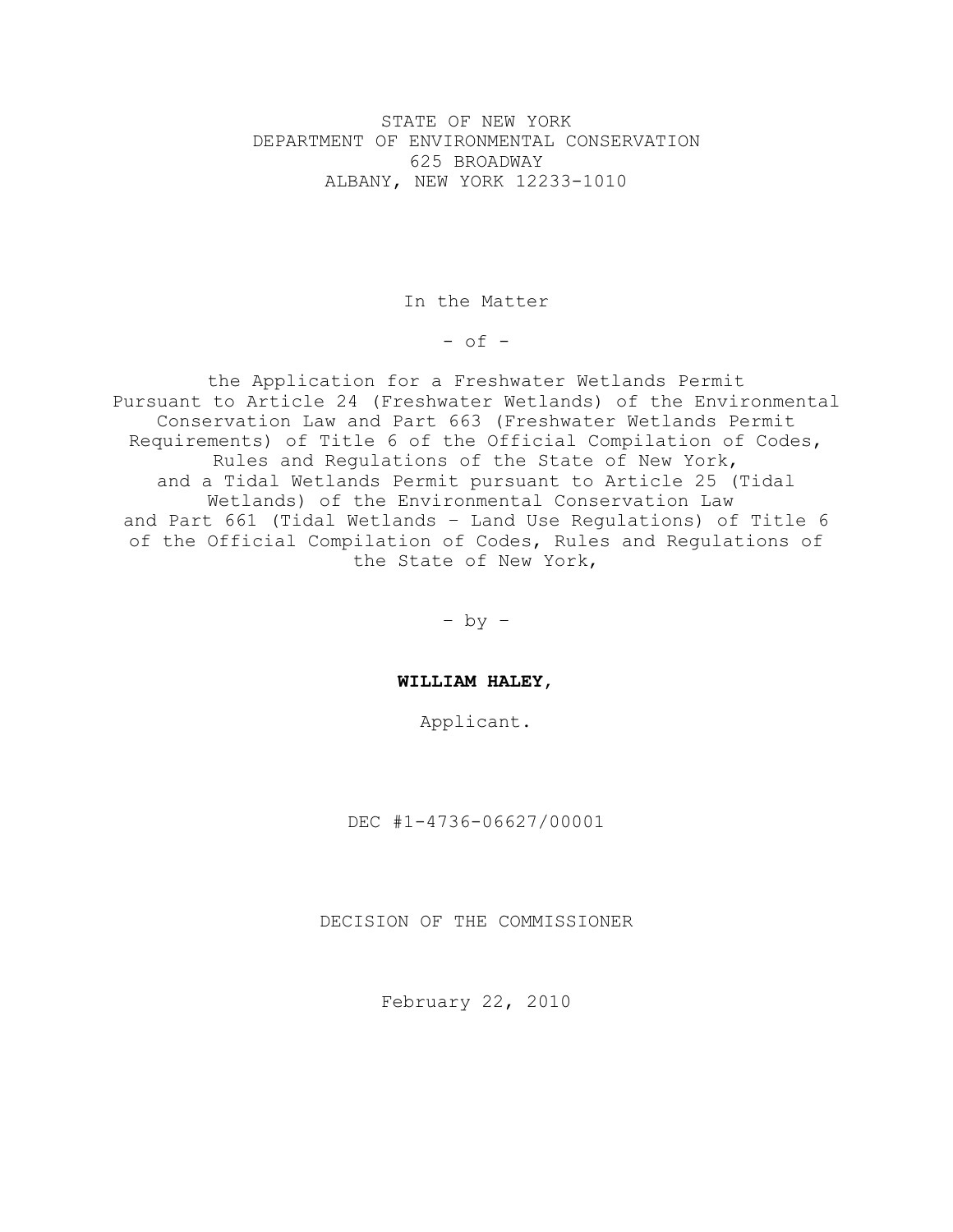# DECISION OF THE COMMISSIONER

William Haley ("applicant") filed an application for a freshwater wetlands permit and a tidal wetlands permit with the New York State Department of Environmental Conservation ("Department") for the construction of a two—story, single-family dwelling and on-site septic system (the "project"). The project would be located on property applicant owns at 12 Magnus Lane, East Quogue, in the Town of Southampton, Suffolk County, New York (the "site"). Construction would occur within the adjacent area of freshwater wetland Q-10.

Department staff denied the permit application and applicant requested a hearing. Following referral to the Office of Hearings and Mediation Services, the matter was initially assigned to Administrative Law Judge ("ALJ") Kevin J. Casutto. In an interim decision dated June 22, 2009 ("Interim Decision"), I held that the project's compliance with tidal wetland permitting standards would not be an issue for adjudication or a basis for project denial and that a February 2007 mitigation plan (the "mitigation plan") that applicant prepared would be considered as a modification of the original project for purposes of the adjudicatory hearing. Accordingly, the only issue for adjudication was whether applicant's project, as modified by the mitigation plan, complied with the permitting standards for a freshwater wetlands permit (see Interim Decision, at 8).

Subsequent to the issues conference, ALJ Casutto left the Department and, following his departure, the matter was reassigned to ALJ Edward Buhrmaster. ALJ Buhrmaster, in his hearing report, a copy of which is attached, recommends that Mr. Haley's application for a freshwater wetlands permit be denied. I hereby adopt the ALJ's hearing report as my decision in this matter, subject to the following comments.

In proceedings conducted pursuant to the Department's permit hearing procedures, the applicant bears the burden of proof to demonstrate that its proposal will be in compliance with all applicable laws and regulations administered by the Department (see section 624.9[b][1] of title 6 of the Official Compilation of Codes, Rules and Regulations of the State of New York ["6 NYCRR"]). Whenever factual matters are involved, the party bearing the burden of proof must sustain that burden by a preponderance of the evidence (see 6 NYCRR 624.9[c]). To receive a freshwater wetlands permit from the Department, an applicant is required to demonstrate that a proposed project is compatible with the policy of the Freshwater Wetlands Act to preserve,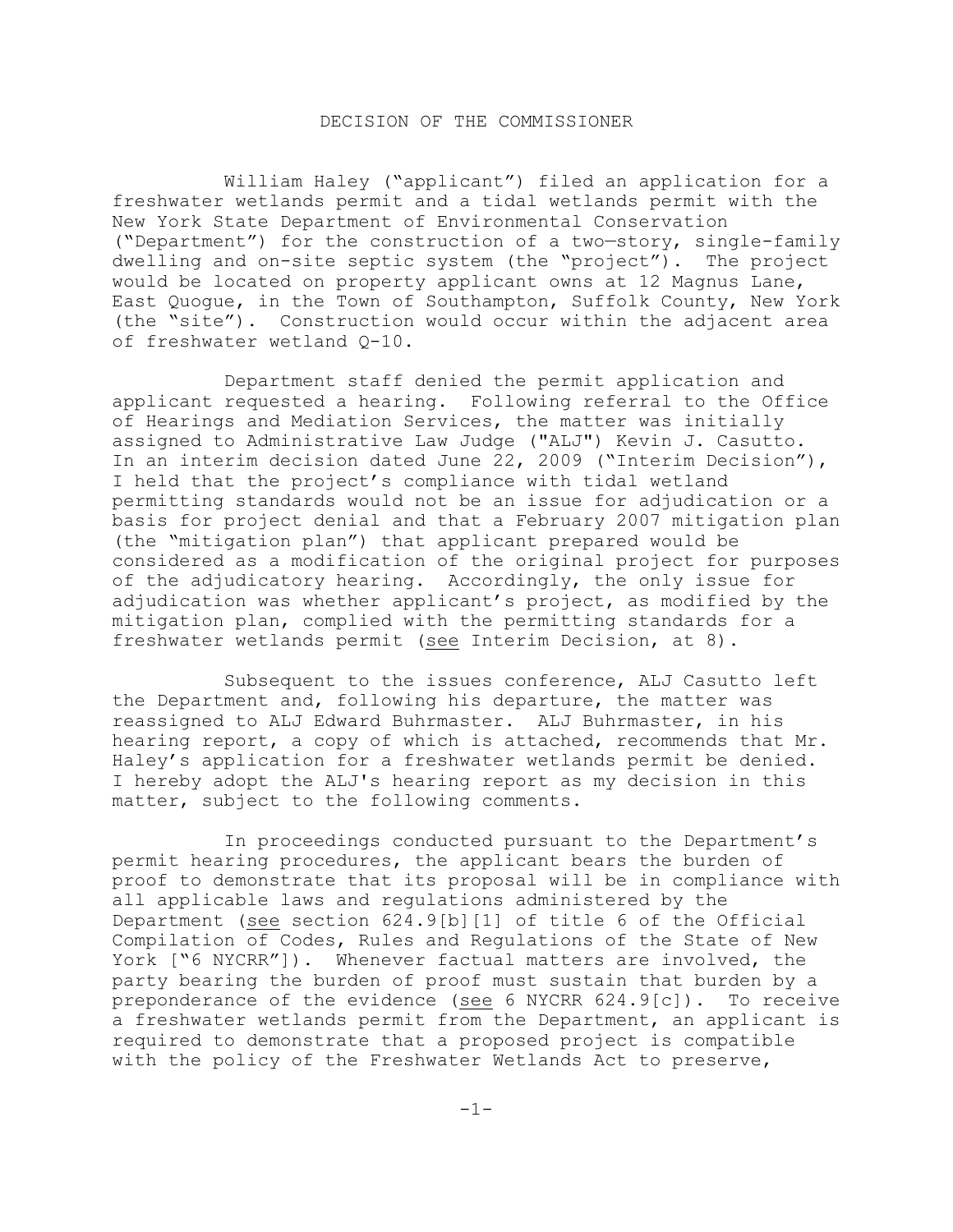protect and conserve freshwater wetlands and prevent their despoliation and destruction (see Environmental Conservation Law 24-0103).

Freshwater wetland Q-10 is classified by the Department as a "Class II" wetland. "Class II" wetlands provide important wetland benefits, "the loss of which is acceptable only in very limited circumstances" (see 6 NYCRR 663.5[e][2]). According to the regulations, a permit shall be issued "only if it is determined that the proposed activity satisfies a pressing economic or social need that clearly outweighs the loss of or detriment to the benefit(s) of the Class II wetland" (see id.).

The activities proposed for this project include several that are designated in the regulations as  $``P(N)$ ," which means that they are usually incompatible with a wetland and its functions and benefits. The P(N)-designated activities here involve filling, clear-cutting vegetation other than trees, grading, and constructing a residence or related structures or facilities (see 6 NYCRR 663.4[d]). The proposed use of a septic system for the residence, as discussed in the hearing report, is designated as  $``P(X)$ ," incompatible with a wetland and its functions and benefits. Based upon my review of the record, the ALJ correctly concluded that the proposed project would not satisfy the standards for permit issuance set forth in 6 NYCRR part 663.

I also concur with the ALJ's determination that applicant has not demonstrated a pressing economic or social need to build a house in the wetland adjacent area of his property. Any need for the house is outweighed by the impacts that the project would have on this Class II wetland (see Hearing Report, at 18; see, e.g., Hearing Transcript at 325-26 [clearing of vegetation], 327 [increased impermeable surfaces], 332-34 [importance of adjacent area to the wetland], 338-39, 347-48 [health risks and excessive nutrients associated with sanitary effluent from septic system entering wetlands]).

In reaching my decision, I have given consideration to the mitigation plan that applicant has proposed. I recognize and appreciate the effort that applicant has made to consider mitigation measures that would reduce degradation to the wetland and its adjacent area, and would thereby reduce the impacts of the project (see Hearing Report, at 19-20). Applicant has, as part of the mitigation, repositioned the proposed residence and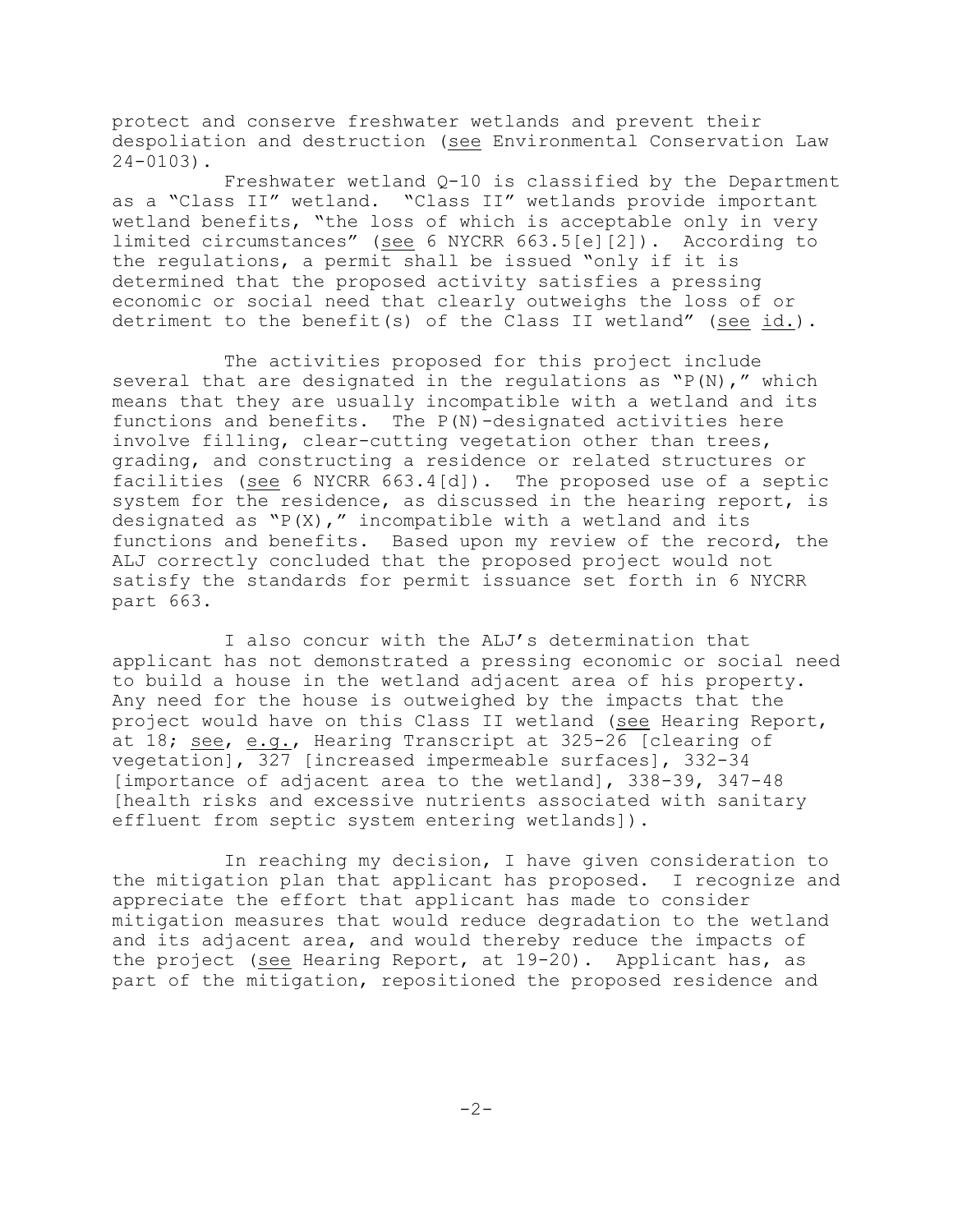reduced its footprint.<sup>1</sup> Nevertheless, even with this mitigation, the remaining impacts of the proposed construction (including but not limited to the proposed septic system) to the wetland and its adjacent area are significant, and the regulatory weighing standards are not satisfied.

During the course of the hearing, applicant offered three exhibits (nos. 13-A, 13-B and 14) which related to permits issued for construction of a residential dwelling on an adjoining parcel. Specifically, those included:

> 13-A. DEC permit (No. 1-4736-01022/00001-0) issued to John Moran for construction of a single family dwelling (4/20/93) on a parcel adjacent to applicant's property;

> 13-B. Survey map associated with the Moran permit; and

14. DEC permit (No. 1-4736-04875/00001) issued to Robert H. Glinski, Jr. for construction of a single family dwelling (9/8/00), including a survey map associated with the Glinski permit, on a parcel adjacent to applicant's property.

The ALJ excluded the three offered exhibits from the record (see Hearing Report, at 23; Hearing Transcript, at 218- 19). Applicant, in his post-adjudicatory hearing brief dated December 11, 2009, appealed from the ALJ's ruling (see Summation and Appeal dated December 11, 2009 ["Appeal"], at 10-13; see also 6 NYCRR 624.8[d][1] ["(a)ny ALJ ruling may be appealed to the commissioner after the completion of all testimony as part of a party's final brief"]). For the reasons discussed below, I conclude that the three exhibits should be received into the record.

Even though freshwater permit applications are determined on a case-by-case basis, this does not render evidence of comparable projects with different outcomes inadmissible in Department permit hearing proceedings. Agencies must treat factually similar cases consistently or offer an explanation for

 $1$  To compensate for impacts that cannot be mitigated adequately through on-site measures, applicant has offered to restore and revegetate portions of a parcel owned by the Town of Southampton to the north and to donate money to a town fund for the preservation and cleanup of other wetlands in the Weesuck Creek watershed (see Hearing Report, at 20). However, there is no indication in this record that the Town of Southampton is interested in pursuing these proposals (see id.).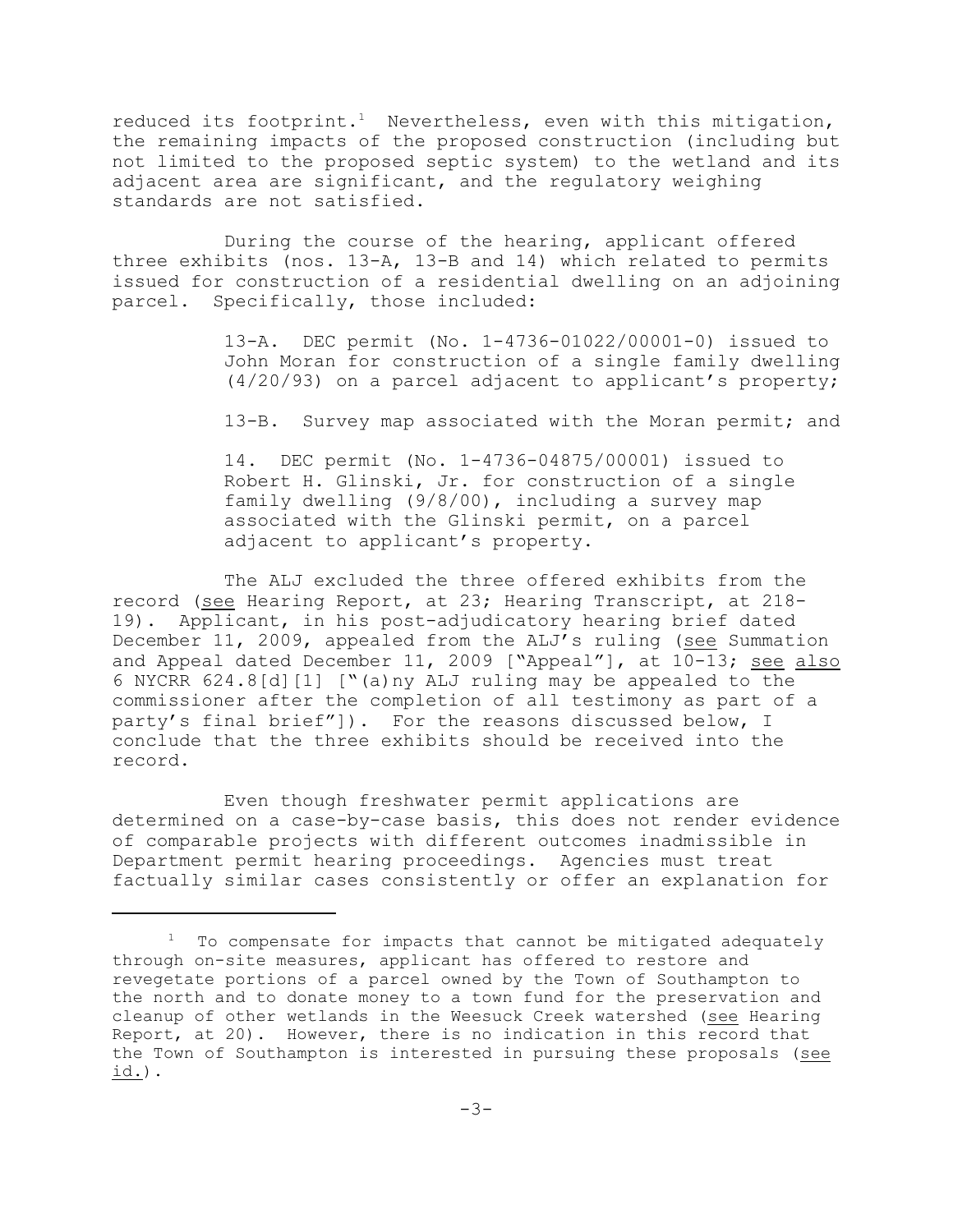reaching a different result (see Matter of Charles A. Field Delivery Serv. [Roberts], 66 NY2d 516, 518-520 [1985]; see also Borchers and Markell, New York State Administrative Procedure and Practice, § 3.15 [1998]; 2 Pierce, Administrative Law Treatise § 11.5 [5th ed 2010]).

An applicant who has been denied a permit may seek to develop a record that, on substantially similar facts, the Department has granted, rather than denied, a permit. To the extent that an applicant offers evidence that the Department has issued permits for substantially similar projects, such evidence is admissible, and record development should be allowed (see, e.g., Matter of Zazulka, Hearing Report, at 19, adopted by Decision of the Commissioner, Dec. 27, 2004; Matter of Jaral Props., Inc., Decision of the Assistant Commissioner, Dec. 31, 2009, at 2 [examining proposed comparable properties and permits]).

Although an agency, when confronted with substantially similar cases, is required to either adhere to established precedent or explain its departure therefrom, it is not required to distinguish every arguably similar case it has previously decided (see Matter of Blount [Whalen's Moving & Stor. Co.-- Sweeney], 217 AD2d 879, 880 [3d Dept 1995]; Matter of Carlos [Newsday, Inc.--Sweeney], 234 AD2d 849 [3d Dept 1996]). Thus, an applicant need only be allowed the opportunity to develop a limited record of comparable projects and permits. The ALJ retains the discretion to exclude evidence of projects and permits that are insufficiently comparable, and to exclude evidence of comparable projects that is unduly repetitious (see 6 NYCRR 624.8[b][1][x]). Nor should an applicant's opportunity to make a record concerning agency precedent be allowed to devolve into relitigation of prior cases in a pending proceeding.

In this case, the exhibits offered by applicant related to two wetland permits granted by the Department for the construction of a single family residence and a septic system on a property directly adjacent to the subject site. The property for which the permits was issued included wetland Q-10 and its adjacent area.

I have reviewed the ALJ's ruling, and the arguments of the parties in that regard. I agree with the ALJ that decision making with respect to a freshwater wetlands permit application is influenced by a number of factors, which change from site to site, and from project to project. I also concur with the ALJ that the evaluation of a freshwater wetlands permit application involves consideration of the specific activities proposed for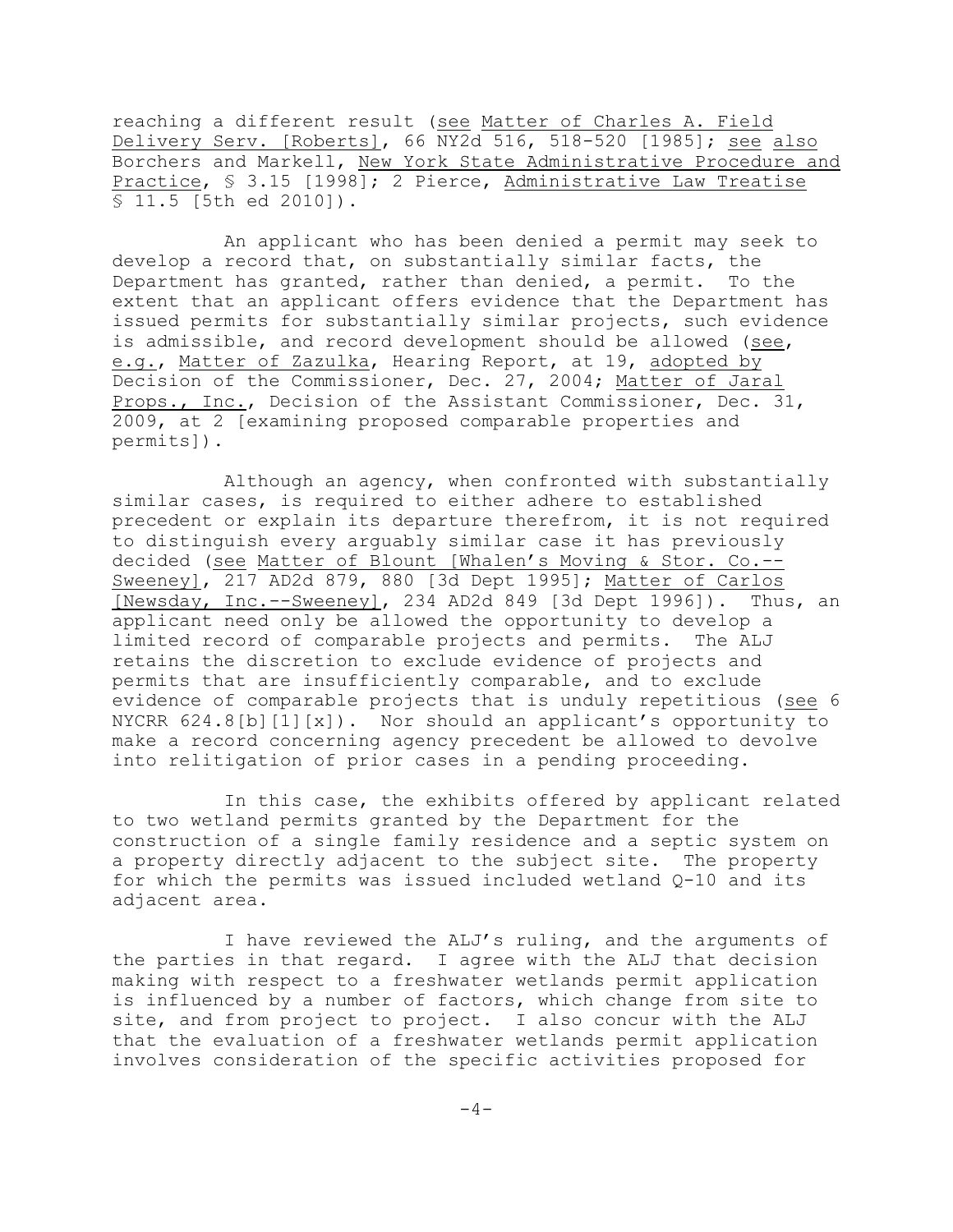the site in light of the applicable legal standards. Impacts will vary from one site to another, and even where such sites may be in the same vicinity and the proposed projects may be of a similar nature (e.g., construction of a single family residence), the impacts will not necessarily be identical.

However, based upon my review, I conclude that the property, which adjoins applicant's parcel, and the permits proffered are sufficiently comparable to the subject property and application to be admissible and to require an explanation for the differing result in this case. The exhibits are hereby admitted into the record of this proceeding. In this regard, I note that Department staff also testified as to other freshwater wetland permit applications in addressing the proposed distances from the septic system to the wetland boundary (see, e.g., Hearing Transcript, at 475). Furthermore, to the extent, as here, Department staff argues that the issuance of a permit may have adverse precedential effect in future permit application proceedings (see Appeal, at 12; see also Hearing Transcript, at 331-32), an applicant should be allowed to develop a record in rebuttal, including introduction of comparable permits.

Although applicant in its appeal requests that the ALJ be required "to consider same in his ultimate determination in this matter" (see Appeal, at 12), I do not see the need to remand the matter to the ALJ but shall consider the three exhibits in the context of my decision.

In considering the three exhibits, I note that applicant concedes that its proposed project is different in size, shape and distance from the wetland in comparison to the activity permitted on the adjoining parcel (see Appeal, at 11-12). A critical issue is that applicant's proposed septic system (which is identified as  $"P(X)$ " [an activity that is incompatible with a wetland and its functions and benefits]) is located much closer to the wetland boundary  $(i.e., 51 feet; see Hearing$ Transcript at 303) than the septic system that was approved on the adjoining parcel (i.e., approximately 80 feet; see Hearing Transcript, at 209 [statement of Department attorney]; Exhs 13-B & 14).

The impacts arising from the use of a septic system were addressed in the Hearing Report and, as stated at the hearing, sanitary effluent could certainly reach wetland Q-10 from a septic system located 51 feet from the wetland boundary (see Hearing Transcript, at 338). The separation distance from the septic systems to the wetland boundaries is a significant distinguishing factor, and demonstrates that the proposed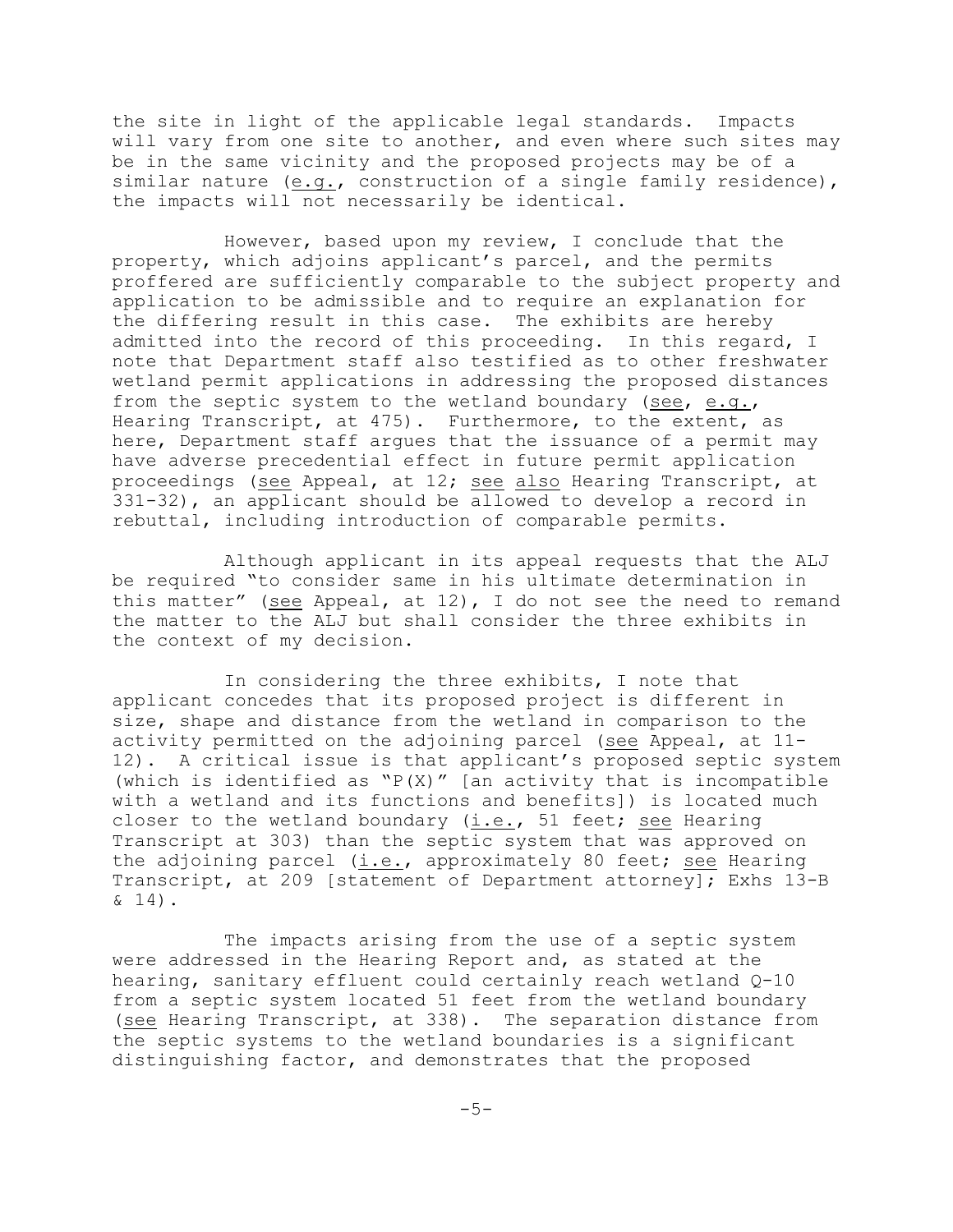activity, and its environmental impacts, are not comparable to the activity that was permitted on the adjoining parcel.

Based on the record before me, applicant failed to carry his burden of establishing that the proposed project would comply with all applicable laws and regulations administered by the Department. Accordingly, the application of William Haley for a freshwater wetlands permit for the proposed project is denied.

> For the New York State Department Environmental of Conservation

> > /s/

By:

Alexander B. Grannis, Commissioner

Albany, New York February 22, 2010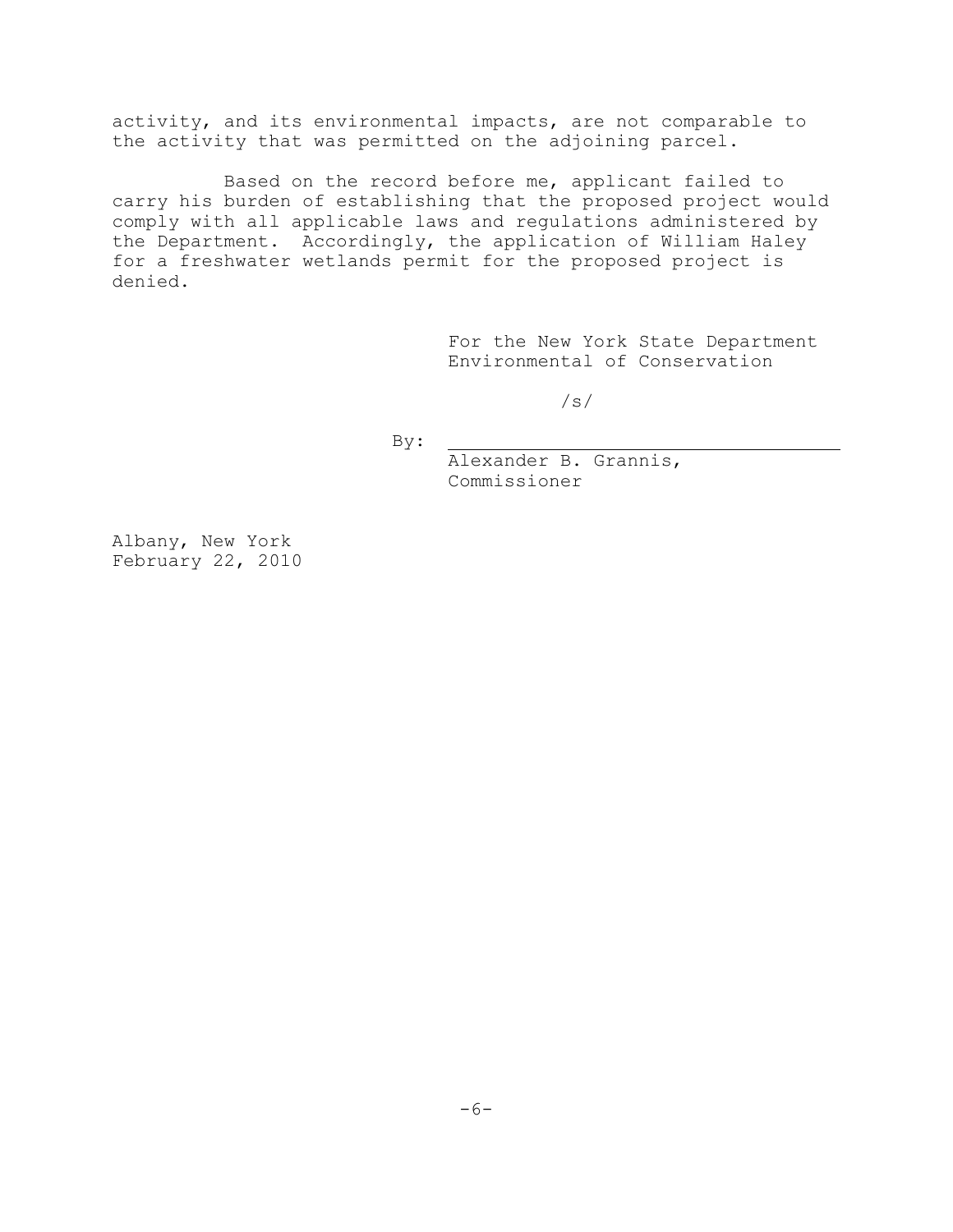# **STATE OF NEW YORK DEPARTMENT OF ENVIRONMENTAL CONSERVATION 625 BROADWAY ALBANY, NEW YORK 12233-1010**

In the Matter

 $-$  of  $-$ 

the Application for a Freshwater Wetlands Permit pursuant to Article 24 (Freshwater Wetlands) of the Environmental Conservation Law and Part 663 (Freshwater Wetlands Permit Requirements) of Title 6 of the Official Compilation of Codes, Rules and Regulations of the State of New York, and a Tidal Wetlands Permit pursuant to Article 25 (Tidal Wetlands) of the Environmental Conservation Law and Part 661 (Tidal Wetlands – Land Use Regulations) of Title 6 of the Official Compilation of Codes, Rules and Regulations of the State of New York,

 $-$  by  $-$ 

**WILLIAM HALEY,**

Applicant.

DEC #1-4736-06627/00001

HEARING REPORT

 $-$  by  $-$ 

/s/

Edward Buhrmaster Administrative Law Judge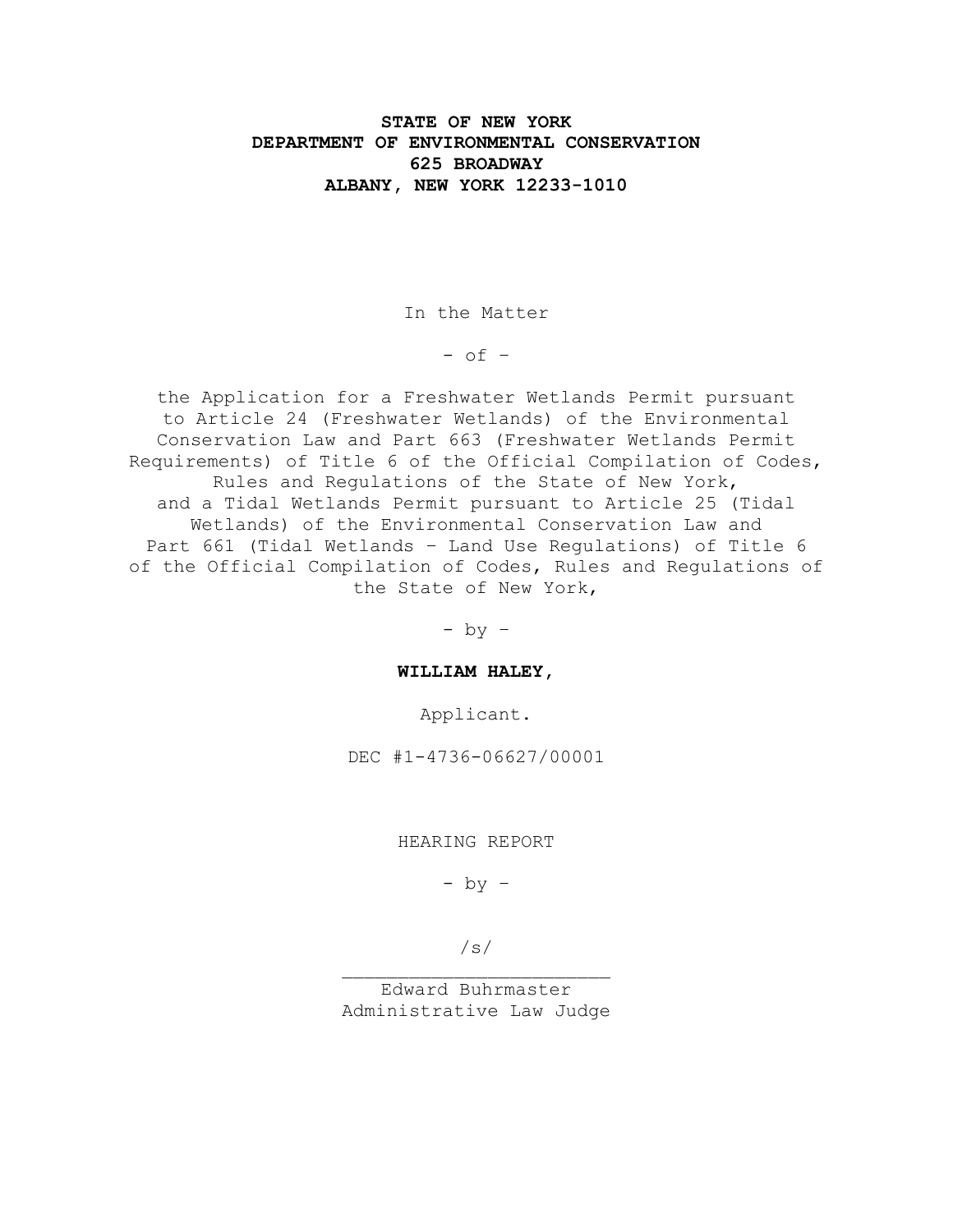#### **PROCEEDINGS**

## Background and Brief Project Description

William Haley ("the Applicant") proposes to construct a new two-story, single-family dwelling with covered porch, pervious driveway and on-site septic system on property he owns at 12 Magnus Lane, East Quogue, in the Town of Southampton, Suffolk County. Construction and related ground disturbance would occur within the regulated adjacent areas of state-designated freshwater and tidal wetlands.

To move ahead with the project, Mr. Haley requests a freshwater wetlands permit pursuant to Environmental Conservation Law ("ECL") Article 24 and Part 663 of Title 6 of the Official Compilation of Codes, Rules and Regulations of the State of New York ("6 NYCRR") and a tidal wetlands permit pursuant to ECL Article 25 and 6 NYCRR Part 661.

Staff of the New York State Department of Environmental Conservation ("DEC") determined that the project is a Type II action not subject to review under the State Environmental Quality Review Act ("SEQRA"). By letter of February 3, 2006 (Exhibit No. 8), DEC Staff denied Mr. Haley's application on the ground that it failed to satisfy the standards at 6 NYCRR 663.5 for issuance of a freshwater wetlands permit. On February 10, 2006, a hearing was requested on Mr. Haley's behalf, and that hearing request was forwarded to DEC's Office of Hearings and Mediation Services ("OHMS"), where it was assigned to Administrative Law Judge ("ALJ") Kevin J. Casutto on July 3, 2006.

Scheduling of the hearing was initially deferred while Mr. Haley's environmental consultant developed a plan to mitigate impacts of his project, which was submitted to DEC Staff under a cover letter of February 9, 2007 (Exhibit No. 9). By letter of November 28, 2007 (Exhibit No. 10), DEC Staff determined that even with the proposed mitigation, the project still failed to meet the permitting standards at 6 NYCRR 663.5, and that there did not appear to be any alternatives that would support use of the project site for a single-family dwelling.

James T. McClymonds, DEC's chief ALJ, issued a combined notice of complete application and public hearing, dated May 1, 2008 (Exhibit No. 1). The notice was published in the Southampton Press on May 8, 2008 and also appeared in DEC's on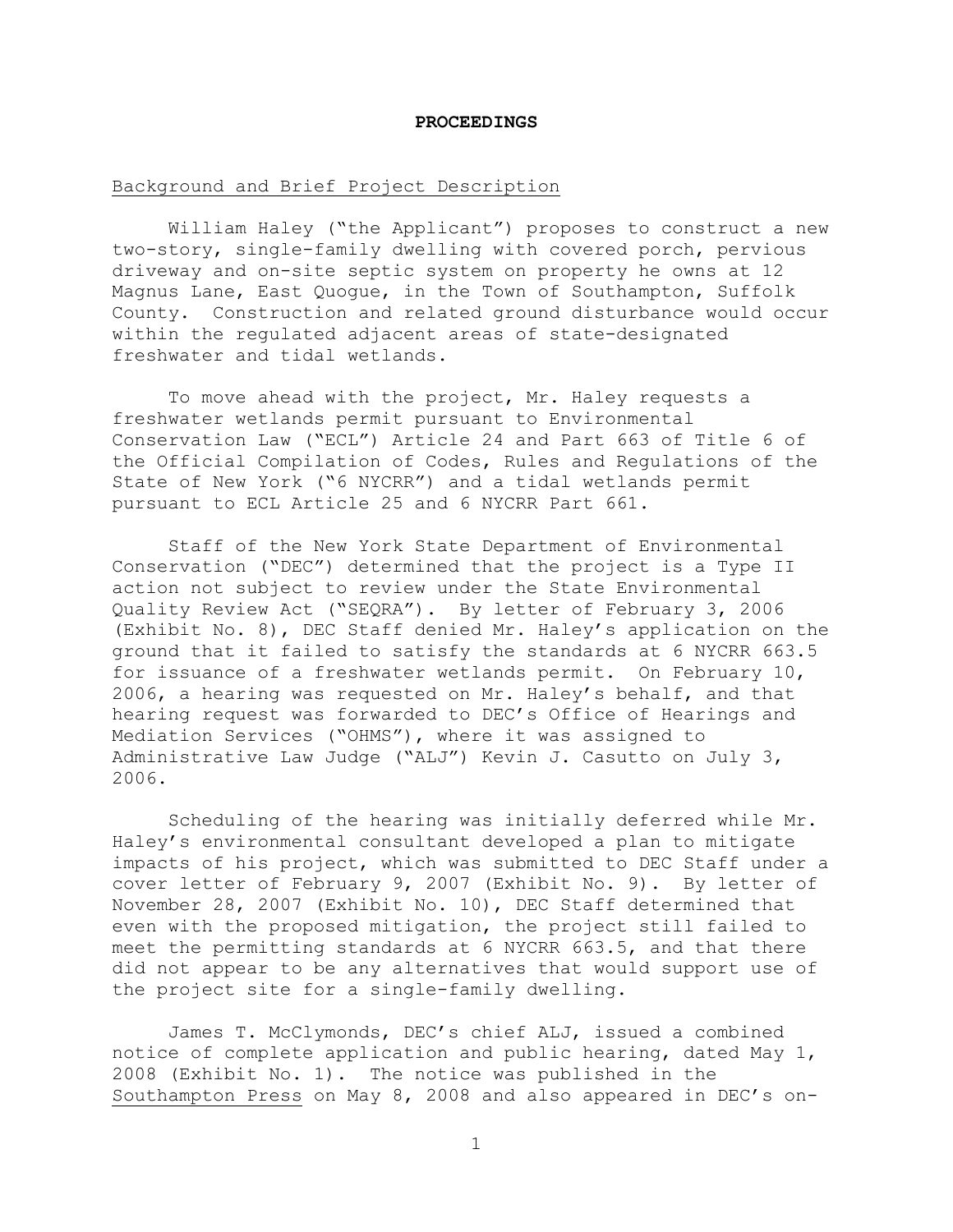line Environmental Notice Bulletin on May 7, 2008. As announced in the notice, the hearing went forward on June 4, 2008, at the Westhampton Beach Village Hall at 165 Mill Road, Westhampton Beach.

DEC Staff appeared by Gail Rowan, an assistant regional attorney at DEC's Region 1 headquarters in Stony Brook.

Mr. Haley, who lives in East Quogue, New York, appeared by James Hulme, Esq., of Kelly & Hulme, P.C., at 323 Mill Road, Westhampton Beach.

# Legislative Hearing

The hearing notice allowed for written and oral comments on the permit application. No written comments were provided before or at the hearing, and no one appeared at the hearing to offer oral comments.

# Issues Conference

The hearing notice provided an opportunity for persons and organizations to make written filings for party status, and to propose issues for adjudication concerning the permit application. No filings were received by the deadline set in the hearing notice, or subsequently. As a result, the only conference participants were Mr. Haley and DEC Staff.

The issues conference was held on June 4, 2008, and the conference record remained open afterwards for written submittals, as discussed in ALJ Casutto's issues ruling, dated September 18, 2008 (Exhibit No. 2). In that ruling, the ALJ identified two issues for adjudication: (1) whether the project complies with the permitting standards (at 6 NYCRR 663.5) and the procedural requirements for various activities (at 6 NYCRR 663.4), in relation to the application for a freshwater wetland permit; and (2) whether the project complies with the permitting provisions (at 6 NYCRR Part 661), in relation to the application for a tidal wetlands permit. [See Exhibit No. 2, page 9, Rulings.]

Mr. Haley appealed from the ALJ's ruling on October 8, 2008, in a letter from his attorney, Mr. Hulme. The letter said that the February 2007 mitigation plan should be considered part of the overall application and evaluated as such in determining whether Mr. Haley is entitled to the permits he has requested. Also, the letter said that compliance with the tidal wetlands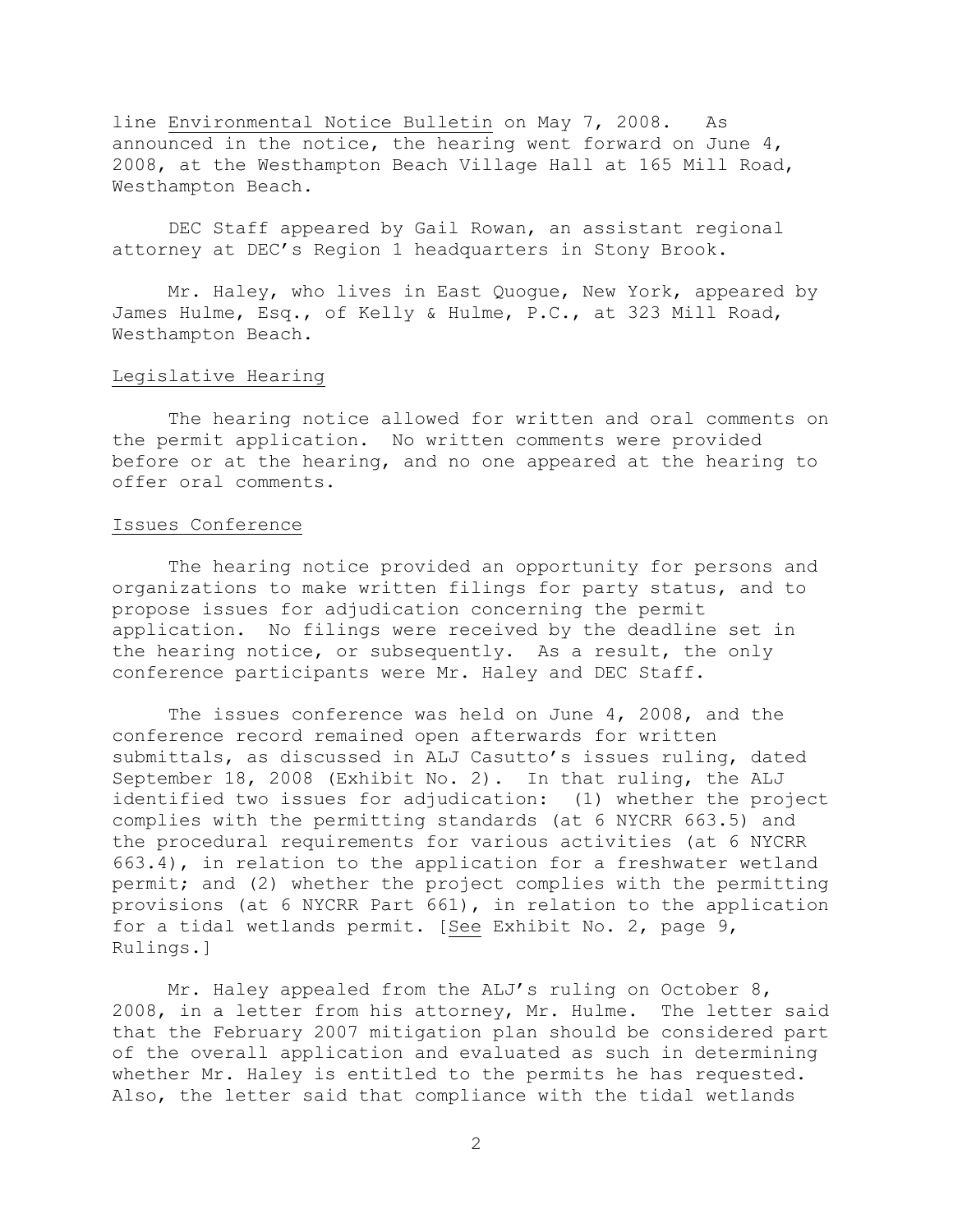regulations should not be an issue, in that DEC Staff's permit denial letter (Exhibit No. 8) indicated that Staff's rejection of the permit application was based solely on the freshwater wetlands regulations.

In an interim decision dated June 22, 2009, the Commissioner agreed with Mr. Haley on both points, determining that the project's compliance with tidal wetland permitting standards would not be an issue for adjudication or a basis for project denial, and that the February 2007 mitigation plan would be considered as a modification of the original project for purposes of the adjudicatory hearing. (See Exhibit No. 3, Interim Decision, page 2.)

The Commissioner pointed out that while Staff's denial letter said the project site is within 300 linear feet of a DECregulated tidal wetland, the letter failed to state that the project did not comply with the tidal wetlands law, nor did it identify any tidal wetlands standard that the application did not meet. He also noted that at the issues conference, where DEC Staff contended that compliance with tidal wetlands regulations should be an issue for adjudication, Staff failed to identify any specific tidal wetland provisions that the project would not satisfy. This, he said, was insufficient to raise an adjudicable issue under 6 NYCRR 624.4(c)(1)(ii) because it did not "adequately specify the matter that Staff was citing as a basis to deny the permit."

At the issues conference, DEC Staff had argued that for the February 2007 mitigation plan to be considered, Mr. Haley would be required to withdraw his original application and file a new one incorporating the plan. The Commissioner disagreed, noting that the hearing process is an iterative one where an applicant may offer changes to a project that are meant to address environmental concerns or provide for further mitigation, and that he encouraged this practice as an "administratively efficient and practical way to both protect the environment and enable project proponents to pursue their goals."

The Commissioner also rejected DEC Staff's argument that the February 2007 mitigation plan should be deemed inadmissible at the hearing as an offer of settlement, noting that this is not an enforcement hearing where settlement proposals are excluded from consideration.

The Commissioner acknowledged that circumstances may exist where modifications to a proposed project so substantially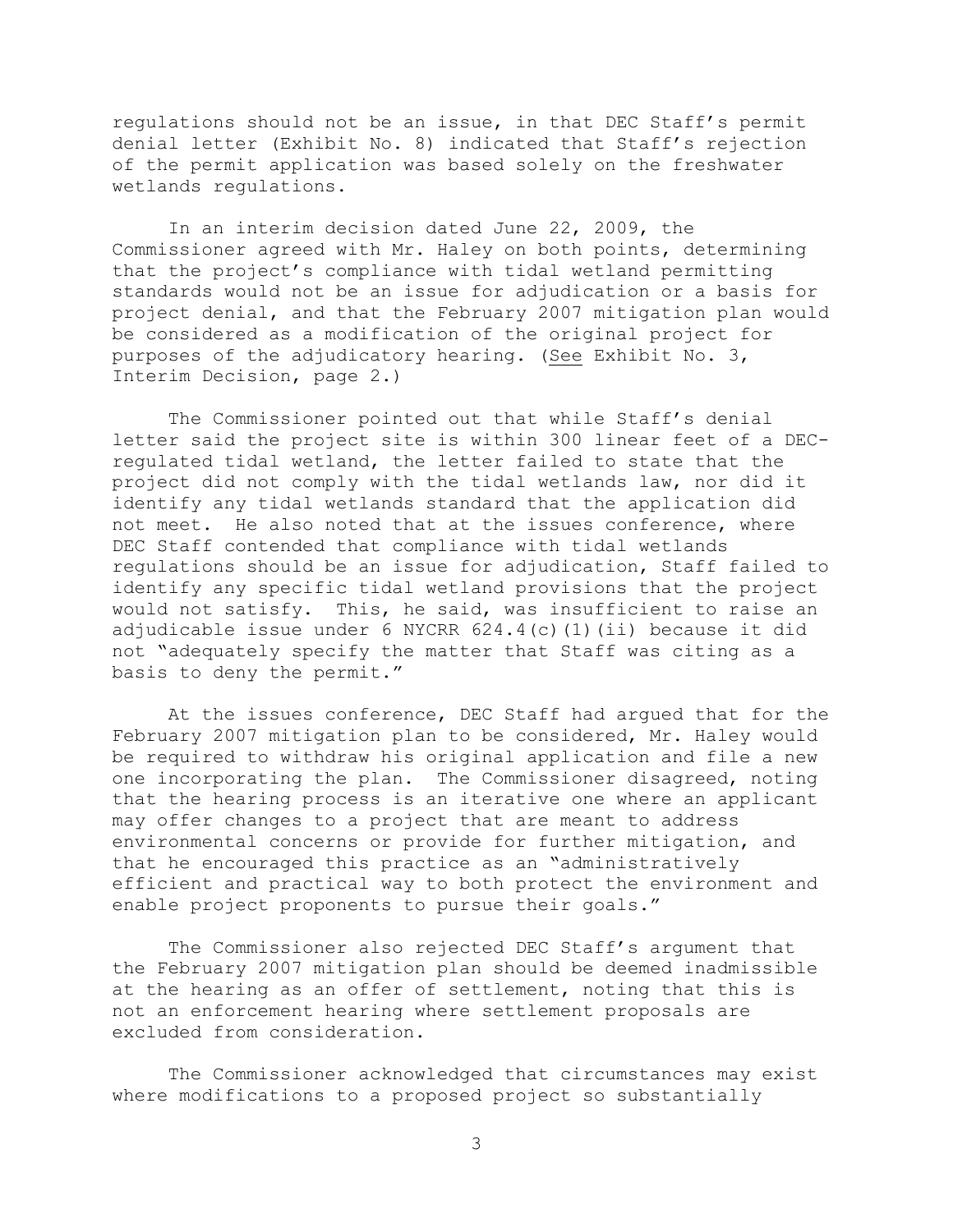change an application that a pending proceeding would have to be terminated, and the applicant would have to file a new application, in effect restarting the review process. However, he added that such circumstances, which would include substantially increasing the footprint of a proposed residential dwelling, did not exist here, where, as he noted, the mitigation proposed in the plan included a reduction of the proposed dwelling's size.

# Adjudicatory Hearing

Because of ALJ Casutto's departure from DEC, this matter was reassigned to me after the interim decision was issued. On July 8, 2009, I held a conference with the parties' counsel, during which we agreed that the hearing on the identified issues would be held on September 29 and 30, 2009, at the Westhampton Beach Village Hall. The adjudicatory hearing went forward on those dates, Mr. Hulme appearing again as counsel for Mr. Haley, and DEC Staff represented by Jennifer Ukeritis, an assistant regional attorney at DEC's Region 1 headquarters in Stony Brook.

Mr. Haley testified on his own behalf, and also called as his witness Aram V. Terchunian, president of First Coastal Corporation in Westhampton Beach, which provides consulting and construction services for coastal property owners. (Mr. Terchunian's resume was received as Exhibit No. 4.)

DEC Staff offered one witness: Robert Marsh, Region 1 manager of DEC's Bureau of Habitat, who works at DEC's Region 1 headquarters in Stony Brook. (Mr. Marsh's resume was received as Exhibit No. 15.)

After the conclusion of testimony on September 30, I conducted an inspection of the project site, accompanied by counsel and witnesses for both parties.

## Closing Statements

The parties' counsel agreed to submit written closings after receipt of the hearing transcript. Both closings were received in hard copy on December 15, 2009, and I advised the parties that I considered the record closed as of that date, pursuant to 6 NYCRR 624.8(a)(5).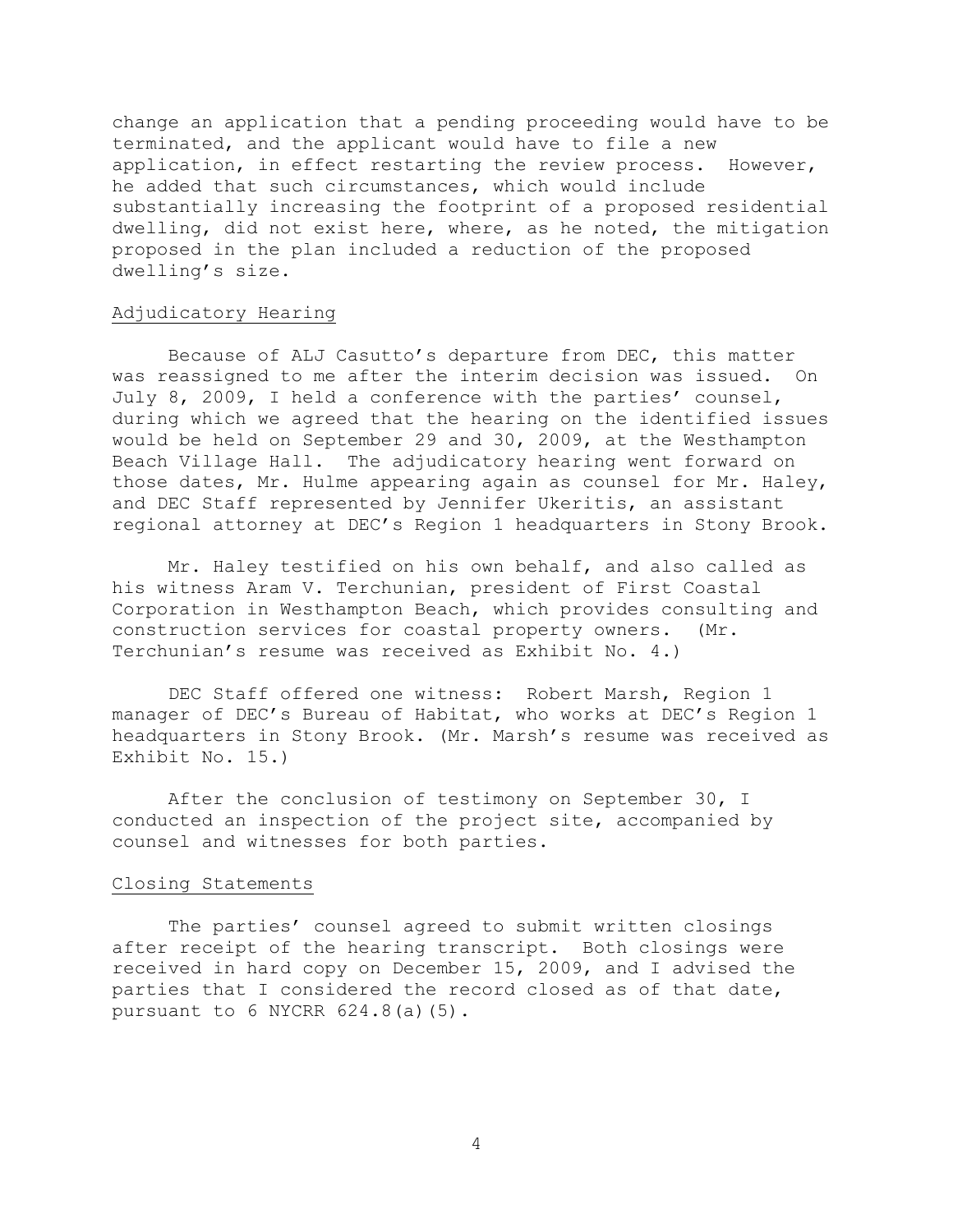#### Transcript Corrections

On December 1, 2009, I provided the parties' counsel with a list of proposed transcript corrections and requested that they provide any objections, or additional corrections, with their written closings. Neither party proposed any additional corrections, and the corrections I proposed have now been adopted, as noted in my letter of December 18, 2009, which confirmed the closure of the hearing record.

### **FINDINGS OF FACT**

1. William Haley, who lives on Montauk Highway in East Quogue, owns an undeveloped lot of about 1.33 acres at the end of Magnus Lane, a private road connected to Old Country Road in East Quogue, an unincorporated hamlet within the Town of Southampton, Suffolk County.

2. Mr. Haley acquired the property in May 1986 as a gift from his maternal grandfather, Leslie Magnus. Apart from the lot, Mr. Haley has a 0.3-acre right-of-way that allows him and others access to their properties along Magnus Lane, most of which have been developed with single-family houses. (See Exhibit No. 5, an aerial view of Magnus Lane with the Haley lot highlighted in yellow.)

3. The only undeveloped properties on Magnus Lane, Mr. Haley's lot and the adjacent lot to his north, which is owned by the Town of Southampton, have ponds that were dug into them at some point during the 1800's as part of an ice harvesting operation that is now defunct. The ponds are along a branch of Weesuck Creek, which flows from north to south across the two properties before draining into tidal wetlands south of Montauk Highway, which are connected to Shinnecock Bay.

4. The two ponds are connected by a concrete culvert with piping two feet in diameter, over which an existing road bed provides access to Mr. Haley's lot from Magnus Lane. There is a wooden bulkhead, between 30 to 40 feet in length, along the northern edge of the pond on Mr. Haley's property, east of the inlet from the culvert. A wood-frame weir at the south end of the pond maintains the water level artificially, and water exiting the pond spills over the weir before running into another impoundment area just north of Montauk Highway, then under the highway and into the brackish part of the creek.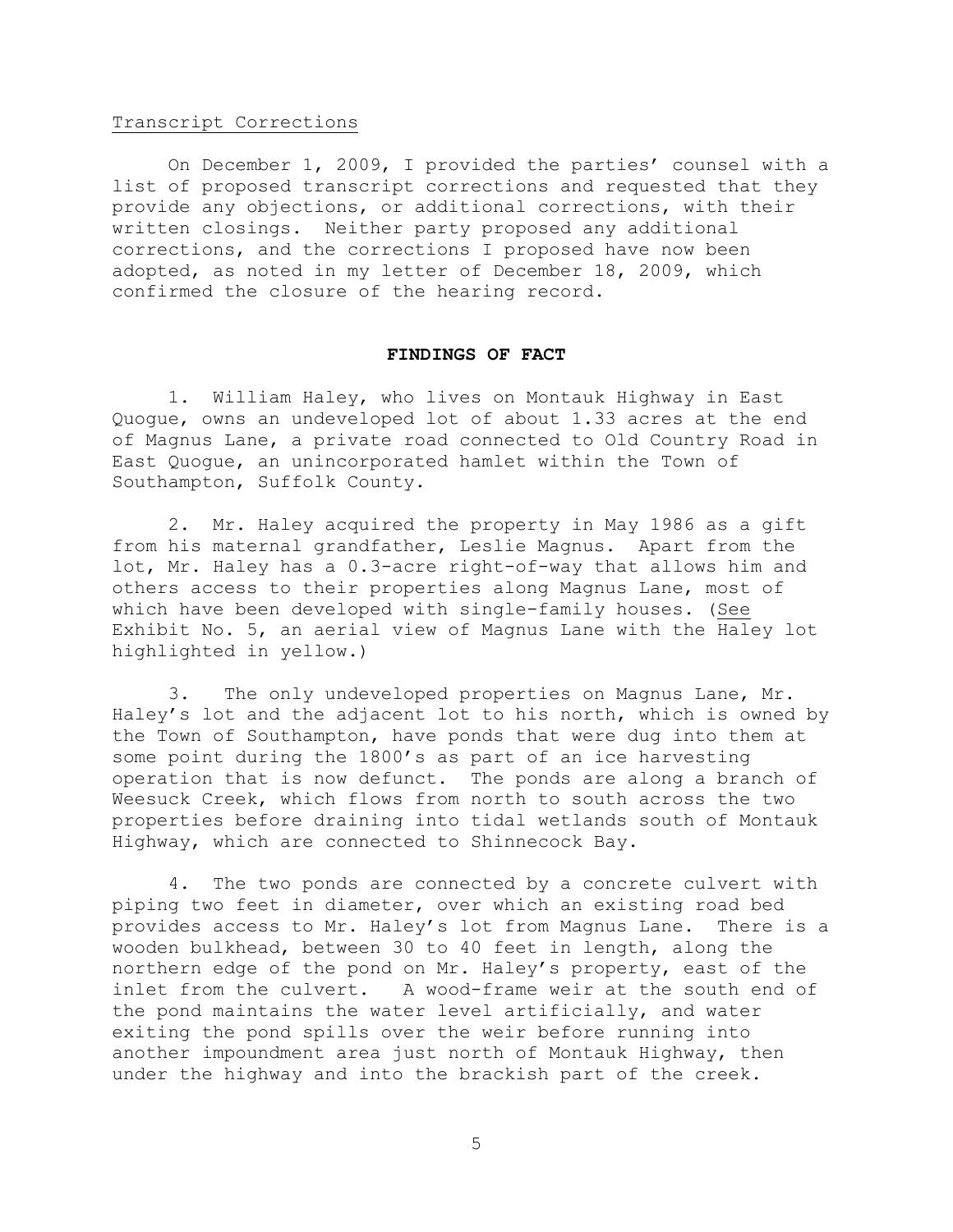5. The ice harvesting operation involved damming the creek and excavating the ponds, from which ice was removed during the winter. The ice was stored in wooden houses and then shipped offsite during the warmer months of the year, prior to the use of electric refrigeration.

6. DEC-regulated freshwater wetland (the edge of which is highlighted in red on a survey map received as Exhibit No. 7) constitutes about one acre of Mr. Haley's lot, including the entirety of the open-water pond and a wooded wetland that exists primarily in the southernmost portion of the property, where ice had once been stored. The wooded wetland, whose soils are damp, includes red maple, tupelo, sweet pepperbush, spice bush, cinnamon fern, swamp azalea and other shrubs.

7. The wetland on Mr. Haley's lot is part of a larger Class II wetland associated with Weesuck Creek, identified as "Q-10" on DEC's freshwater wetlands map. (See Exhibit No. 16, Map 31 of 39 for Suffolk County, on which Mr. Haley's property is highlighted with a pink marker.)

8. The northwest portion of the site is DEC-regulated freshwater wetland adjacent area that has been subject to past disturbance, including agricultural activity that continued up until the 1950's. At one point cultivated with corn, the area now includes oak and pitch pine, as well as a shrub understory. Some of the oak trees have a trunk diameter of 8 to 10 inches, which indicates that they are several decades old.

9. The wetland adjacent area, which slopes gently downward from north to south, includes two mounds of dirt created during the excavation of the pond on Mr. Haley's property and the pond on the property to the north. These mounds are stabilized by a cover of shrubs.

10. The wetland adjacent area also includes some thickgauge wood timbers at the northwest corner of the property, which may have been used as skids to drag ice from the ponds to a loading or storage area. Finally, it includes some debris consisting of boulders, tar and cement, apparently the residue of past site activities.

11. Mr. Haley, who is 50 years old, is familiar with the property from his childhood, having grown up in the area. He lives nearby in a house owned by his mother, but would like to build his own house at the project site because he "grew up" there and it was always his grandparents' wish that he have the

6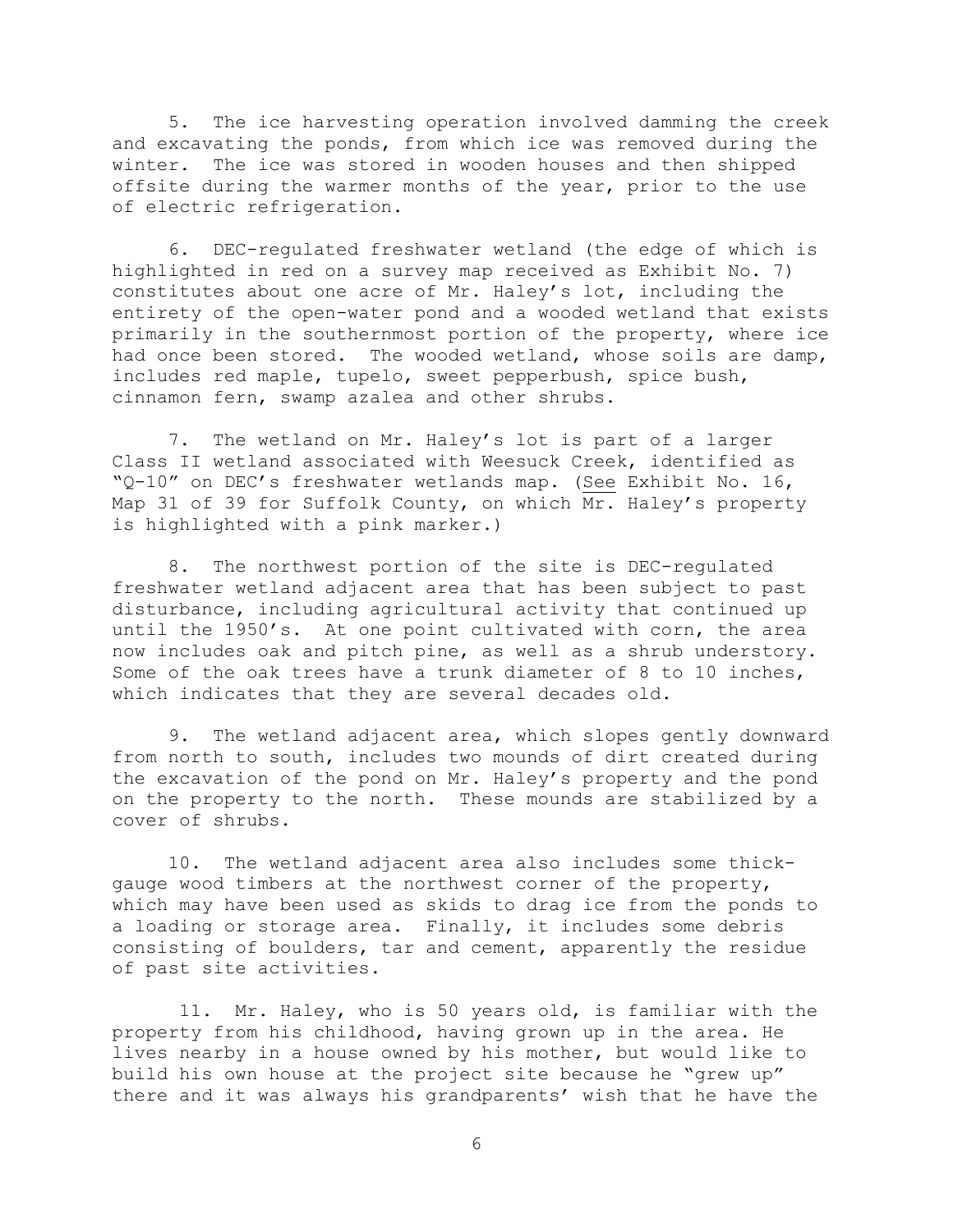property. His objective is to build a house that is both comfortable and affordable.

12. Mr. Haley's lot is in an area zoned "R-40" by the Town of Southampton, meaning that it is zoned for residential development on lots at least 40,000 square feet in area. (The total area of Mr. Haley's lot, less the area of the right-ofway, is 58,210 square feet.) Permitted uses are the construction of a single-family residence and customary accessory uses such as a garage, pool or deck, provided they are associated with that residence. (Non-residential development is specifically prohibited by the zoning code.)

13. Mr. Haley proposes to build a new two-story, singlefamily residence in the northwest corner of his property, with a covered porch, a pervious driveway between the house and the end of Magnus Lane, an underground water line along the south side of the driveway, and a septic system consisting of a tank and five leaching pools, the minimum number for a house with one to three bedrooms.

14. Construction of the house, porch, driveway and septic system, the placement of the water line, and all clearing, grading and ground disturbance associated with the project would occur in the DEC-regulated adjacent area of the freshwater wetland.

15. As originally proposed in a permit application dated July 27, 2004, the house and covered porch had a combined 30' x 50' footprint, with the house occupying 1,100 square feet and the porch, located at the east end of the house, occupying 400 square feet.

16. In the February 2007 mitigation plan, the combined footprint of the house and porch was reduced to  $26'$  x  $48'$ , with the house occupying 980 square feet and the porch 268 square feet. Also, the house was moved five feet to the west and five feet to the north of the location shown on the original site plan (Exhibit No. 6-A), to keep it as far as possible from the on-site wetland, while still maintaining compliance with existing zoning. (The mitigation plan (Exhibit No. 9) includes a revised site plan that includes the downsizing and relocation of the house.)

17. Mr. Haley's driveway would be built from the existing turnaround at the end of Magnus Lane, along the northern edge of his lot, and over the culvert pipe connecting the pond on his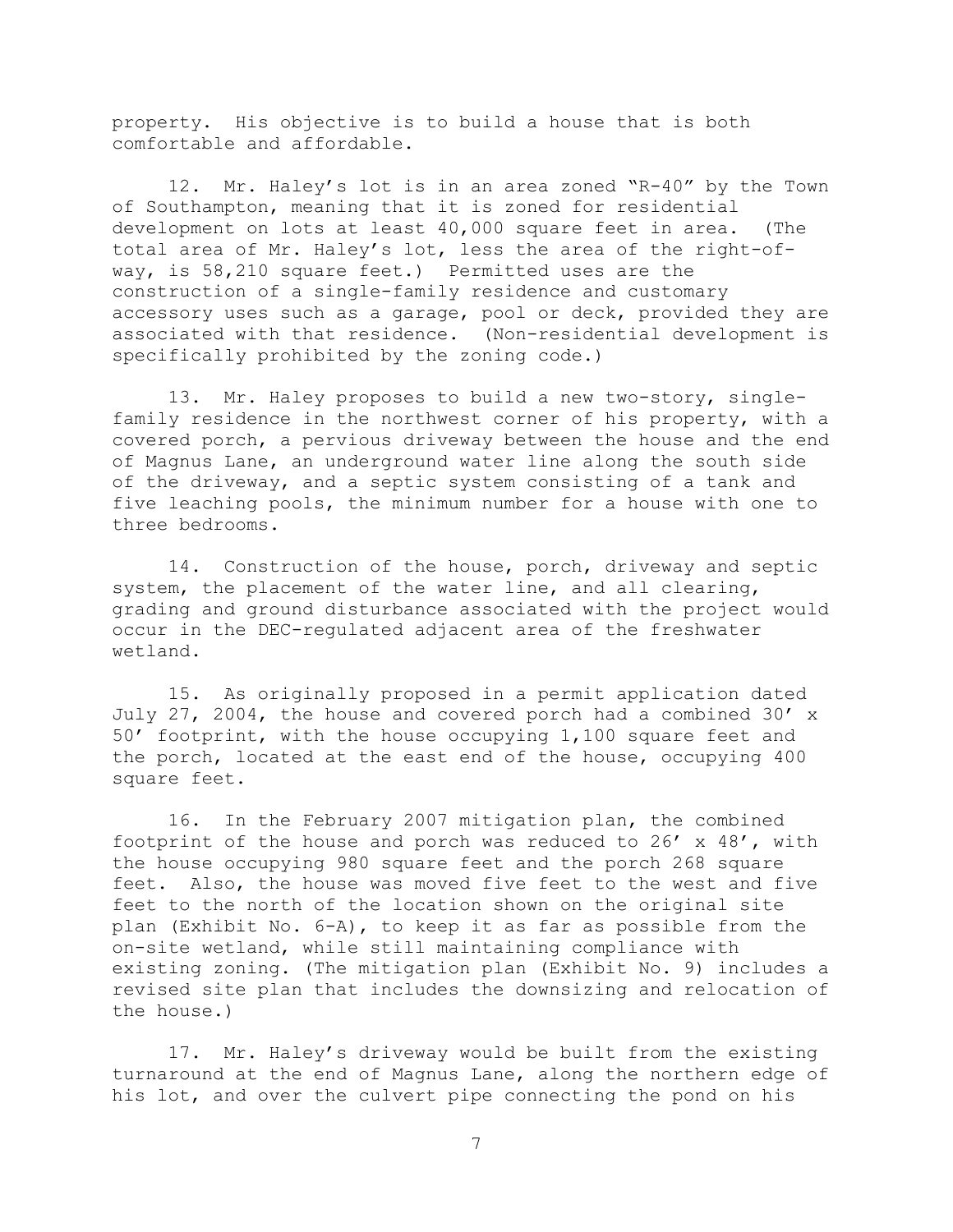property with the pond on the property to the north. As part of the February 2007 mitigation plan, a steel reinforced concrete apron would be installed over the culvert to protect the culvert from damage or collapse, thus maintaining the exchange of water between the two ponds.

18. The end of Magnus Lane and the neck of adjacent area between the two ponds provides the only access to Mr. Haley's property that would not involve crossing wetlands themselves.

19. The septic tank is designed to collect, bacterially digest and clarify liquid and solid waste, retaining the solids and releasing the liquids to the leaching pools. The leaching pools would be surrounded by sand, and the sand would filter the effluent before it enters the groundwater. The septic system is necessary because there is no sewage treatment plant serving the area in which the house would be built.

20. As part of the mitigation plan offered in February 2007, Mr. Haley would relocate the septic system to keep it as far from wetlands as possible, and construct a concrete retaining wall (as shown on the map in Exhibit No. 9) to limit the amount of fill required for the system, and to maximize the distance between the fill and the onsite wetlands. Also, Mr. Haley would reduce the distance between the leaching rings and the retaining wall from 10 feet to 5 feet, which would further reduce the amount of fill, by seeking a variance from the Suffolk County Health Department, which must approve the septic system.

21. Mr. Haley's septic system design includes a separation of three feet between the bottoms of the leaching pools and the groundwater table, which is 4.8 feet above sea level, based on a test hole done in 2004 in the wetland adjacent area. The Suffolk County Health Department requires a separation of at least two feet, to protect the groundwater from contamination.

22. The mitigation proposed in February 2007 includes removal of the scattered debris and re-grading of the dirt mounds in the wetland's adjacent area, to restore the landscape's original contours. The area of the mounds would then be planted with sweet pepperbush, a native species that provides food and shelter for wildlife.

23. The mitigation plan also includes the use of a line of staked hay bales and silt fencing along the southern limit of clearing, grading and ground disturbance, to prevent runoff and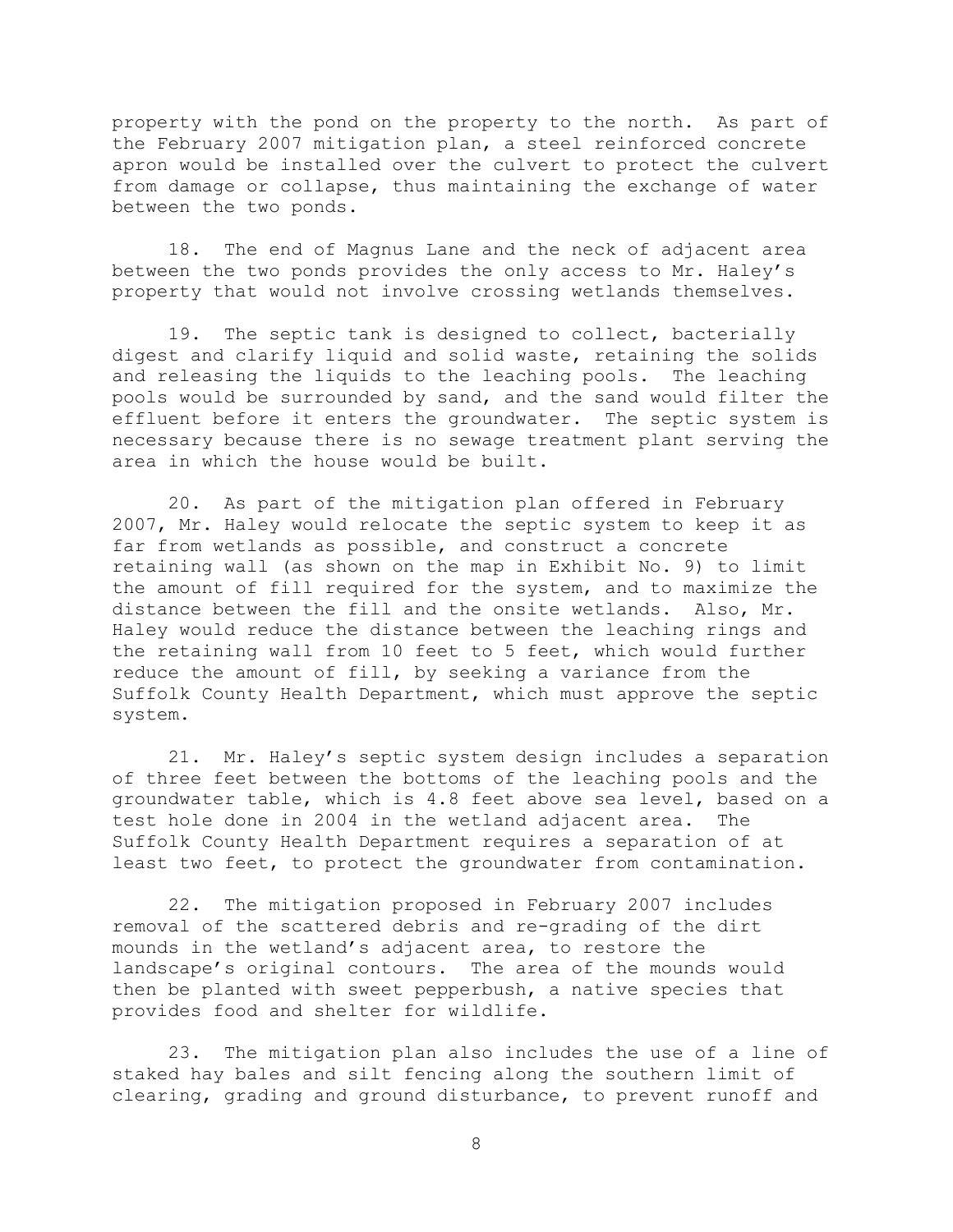sedimentation toward and into the wetland while the project is carried out.

24. Finally, the mitigation plan includes an offer by Mr. Haley to restore and revegetate any areas of the parcel to his north that the Town deems appropriate. The Town owns that property and a property to the west of Mr. Haley's lot (as shown on Exhibit No. 5), having acquired them through its Community Preservation Fund, which is derived from a 2 percent land transfer tax. Both properties are undeveloped, and pursuant to the terms of their acquisition, must remain in their natural state in perpetuity.

25. As additional mitigation for project impacts, Mr. Haley is willing to donate \$20,000 to the Town's Community Preservation Fund, to preserve and clean up wetlands elsewhere in the Weesuck Creek watershed. (According to Mr. Haley, this amount is equal to the value of his property, as determined by an appraisal approved by the Town.)

26. Apart from the mitigation offered as part of the February 2007 plan, Mr. Haley is willing to place French drains along both sides of the driveway, to capture the estimated 20 percent of runoff that would not penetrate the pervious driveway surface. French drains are pebble-filled excavations often used in areas of high groundwater, and are intended here to restrict runoff from the driveway to the wetlands north and south of it.

27. Mr. Haley is also willing to install a dry well or French drains along the south side of his house, to control stormwater runoff, particularly from the roof. Roof runoff could be directed into these features by a combination of gutters, leaders and downspouts.

28. Uncontrolled runoff has the potential to erode exposed areas and flow directly into the pond and wooded wetlands, whereas dry wells and French drains are intended to capture the runoff and allow it to infiltrate the ground, where it can be filtered before reaching the groundwater table.

29. Mr. Haley proposes to limit his lawn area to within 10 feet of his house, and to landscape with native vegetation such as mountain laurel and eastern red cedar in a non-fertilization buffer zone between the house and the on-site wetland.

30. Freshwater wetlands provide particular benefits that DEC is mandated to protect, as explained in ECL 24-0105(7) and a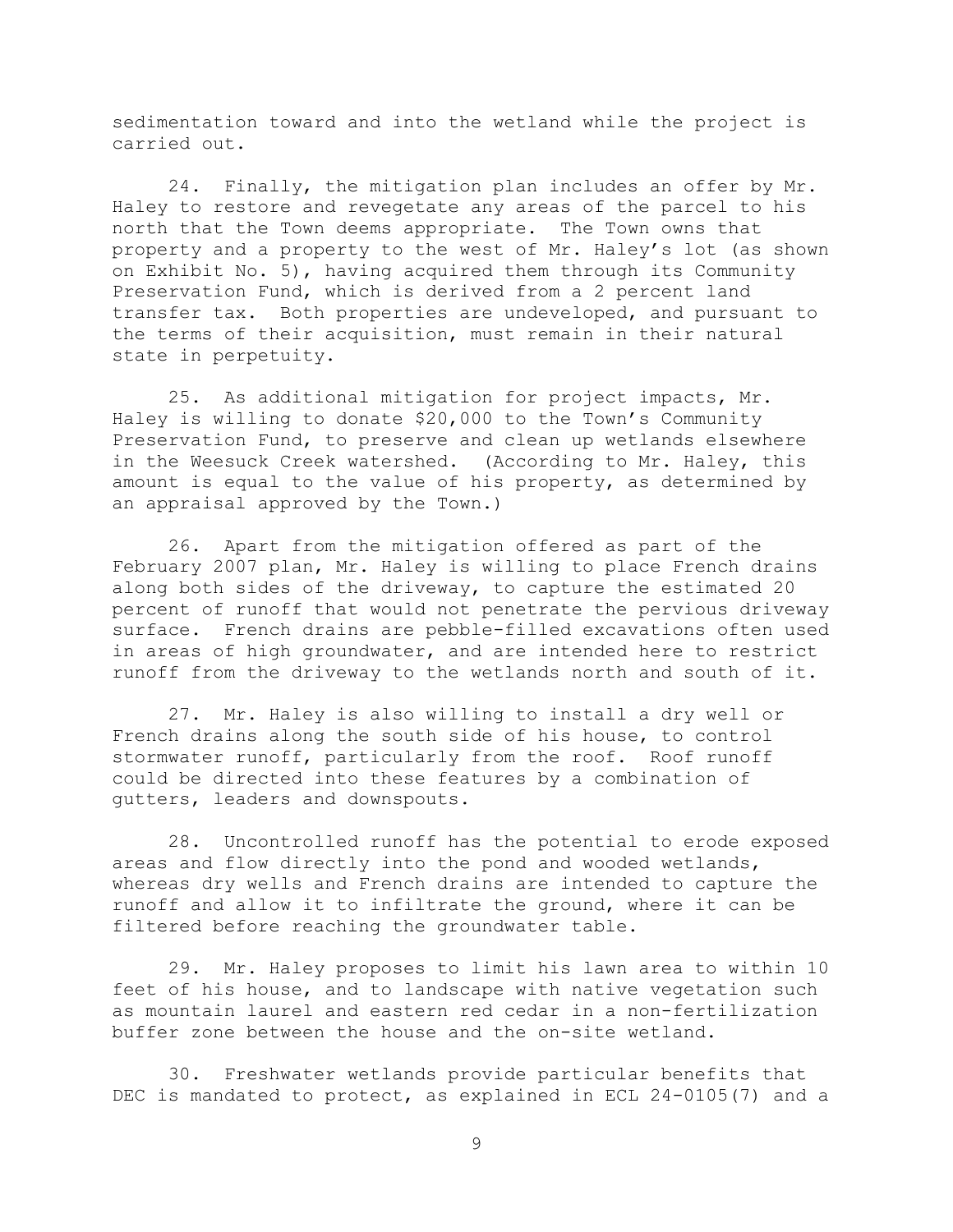description of wetland functions and values (Exhibit No. 11) posted on DEC's website. These benefits would be affected to varying degrees by Mr. Haley's project.

31. Freshwater wetlands provide flood and storm control because of their hydrologic absorption and storage capacity. This benefit would be retained as the project does not involve disturbance of the existing wetlands, and the project involves various measures to limit runoff from the developed upland area. For these reasons, the wetlands' ability to soak up and hold water, while slowly releasing it to the creek, should remain unchanged.

32. Freshwater wetlands provide breeding, nesting and feeding grounds and cover for many forms of wildlife, waterfowl and shorebirds. It is difficult to ascertain exactly what impact the project would have on the wetland's value as wildlife habitat; however, clearing and development of the adjacent area, the loss of vegetation used for food and shelter, and the introduction of human activity would likely inhibit some wildlife (including deer and waterfowl) in their use of the wetland. Also, pollutants, particularly from the septic system, could enter the on-site pond, potentially impacting the food chain there and downstream.

33. Freshwater wetlands protect subsurface water resources and recharge groundwater supplies. Development in the regulated adjacent area would reduce that area's ability to filter pollutants, though the capacity of the wetland (including the on-site pond) to recharge groundwater would be unaffected by the project. Also, measures to restrict stormwater runoff and maintain existing recharge patterns in the adjacent area, such as the use of French drains and dry wells, would help to maintain existing benefits in that area. Finally, maintaining a proper separation between the septic system and the groundwater table, and keeping the septic system as far from the wetland as possible, would help maintain groundwater quality.

34. Freshwater wetlands provide recreational opportunities for hunting, fishing, boating, hiking, bird watching, photography, camping and other uses. However, because these wetlands are on private property, at the end of a private street, there is no opportunity for the general public to enjoy them.

35. Freshwater wetlands provide pollution treatment by serving as biological and chemical oxidation basins. As the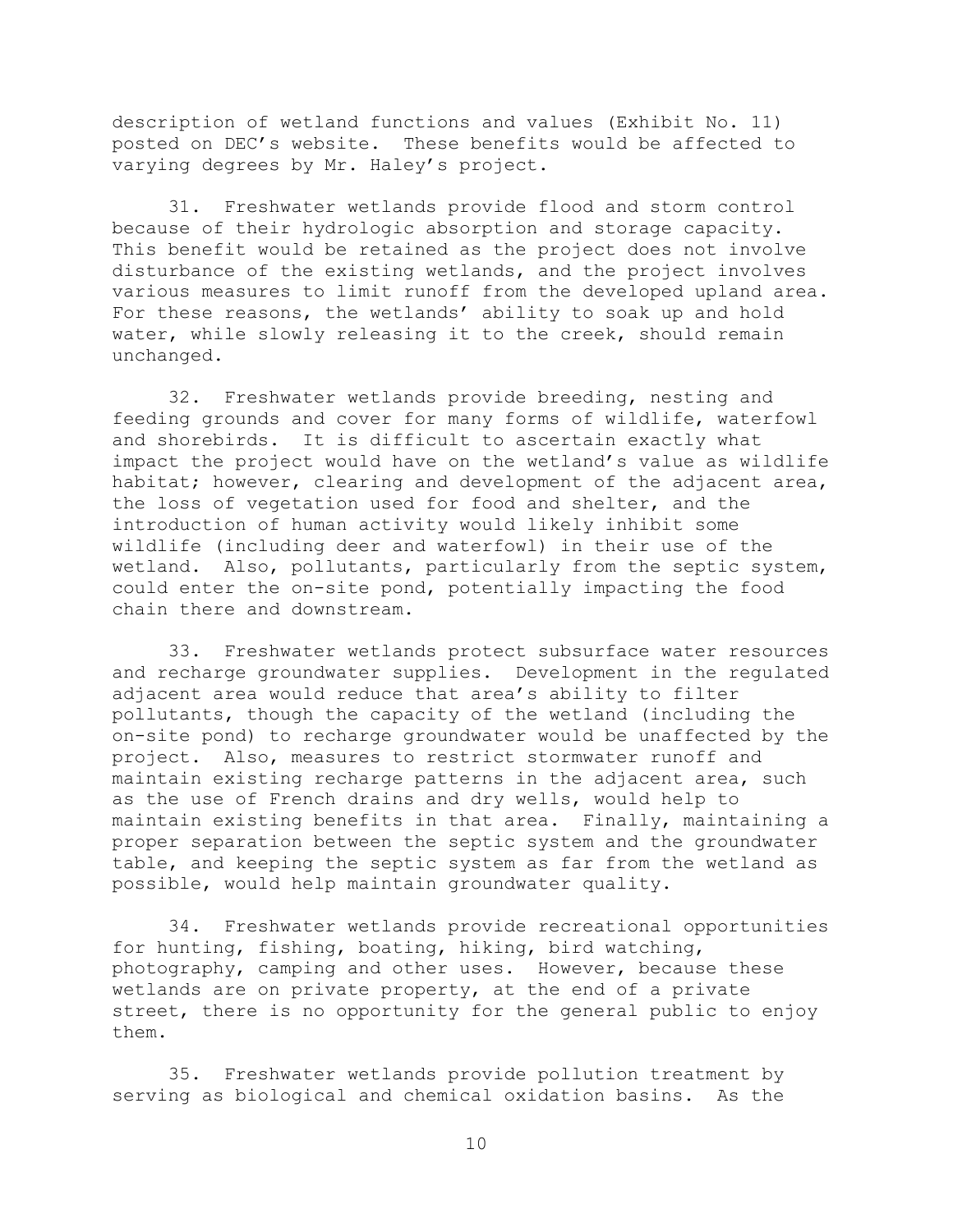wetlands themselves would remain intact, this benefit would continue even after project development. However, the introduction of excess nutrients, particularly from the septic system, could lead to eutrophication of the pond water, generating heavy algal and plant growth that, as it dies off, causes the pond to fill in. To limit this risk, Mr. Haley would be willing to include a substantial planting of native species (including grasses, shrubs and small trees) at and near the septic system, whose roots could capture nutrients that otherwise would move toward the wetlands. On the other hand, sanitary effluent leaves from the bottom of the septic system, and tree roots intended to intercept that effluent could damage the system and its piping, negating any benefit that plantings could achieve.

36. Freshwater wetlands provide erosion control by serving as sedimentation areas and filtering basins, absorbing silt and organic matter. This benefit should not be affected, and the project incorporates measures to limit erosion and siltation from the adjacent area.

37. Freshwater wetlands provide opportunities for education and scientific research as readily accessible outdoor bio-physical laboratories and living classrooms. Again, because the wetlands are on private property, such opportunities do not exist at this site.

38. Freshwater wetlands provide open space and opportunities for aesthetic appreciation in areas that are otherwise heavily developed. While the wetlands would remain, the construction of the house in the northern portion of the lot would diminish the property's overall value as open space, which is enhanced because it is contiguous to two Town-owned properties whose development is prohibited. On the other hand, there are no parking areas or trail systems to encourage people to use these other properties, so the ability to enjoy the site as part of a natural corridor does not exist, at least at present.

39. Freshwater wetlands provide sources of nutrients in freshwater food cycles and nursery grounds and sanctuaries for freshwater fish. However, the introduction of excess nutrients from the septic system could lead to algal blooms, increasing the risk of fish kills in the pond. Also, pathogens from the septic system, if released to the pond, could pose a risk to shellfish downstream.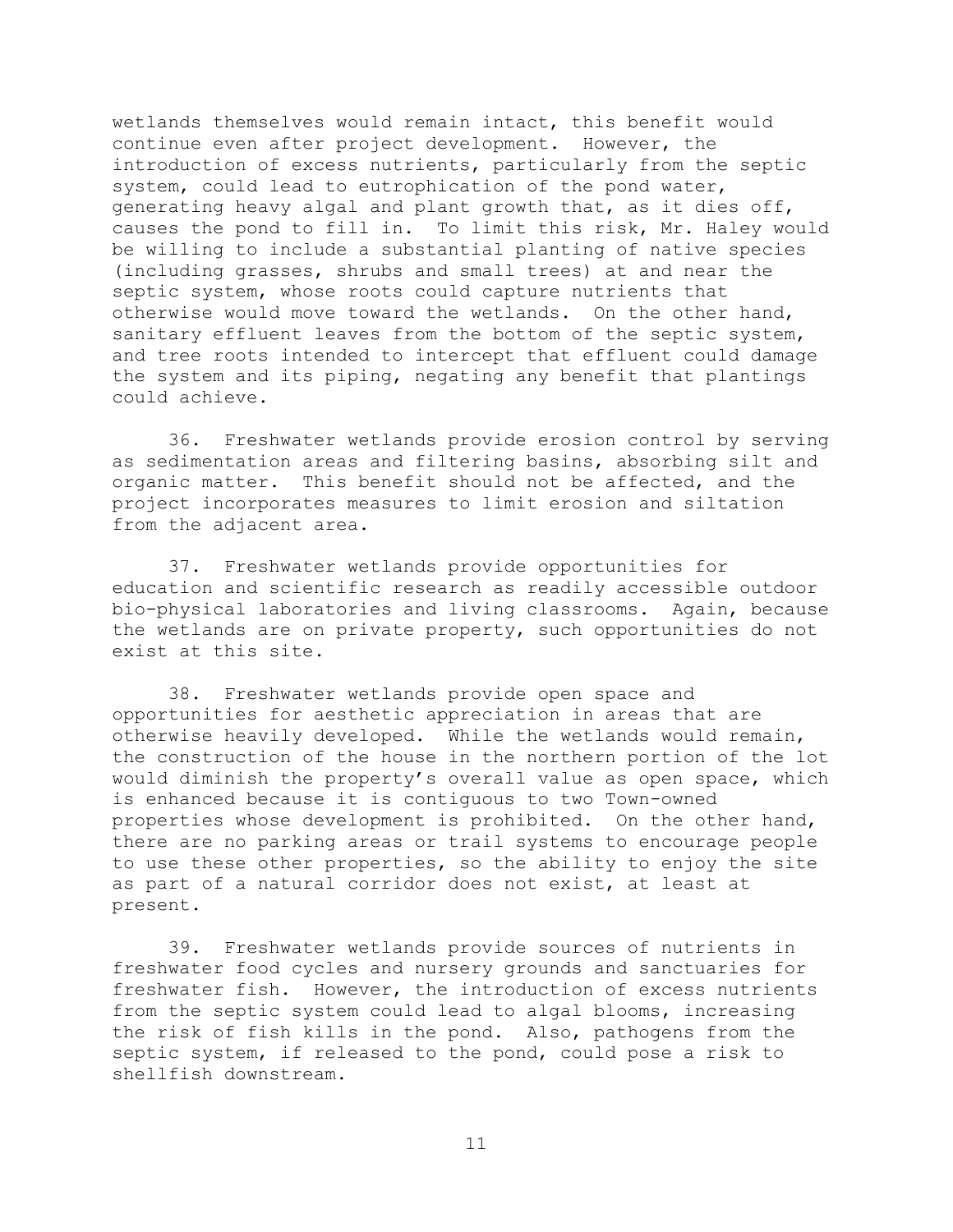#### **DISCUSSION**

As noted above, the only issue adjudicated in this matter is whether the project, as modified by the mitigation plan submitted in February 2007, complies with the relevant standards for issuance of a freshwater wetlands permit. The standards must be applied to each of the activities proposed by Mr. Haley, all of which would be conducted in the regulated adjacent area, with due consideration of whether those activities would be compatible with the wetland and its functions or benefits.

According to an activities chart provided at 6 NYCRR 663.4(d), Mr. Haley's project involves various activities that require permits when conducted in wetlands or their adjacent area, here defined as the land outside the wetland and within 100 feet of the wetland's boundary. (See definition of adjacent area at 6 NYCRR 663.2(b).)

Those activities include several that are deemed  $P(N)$ , meaning they are usually incompatible with a wetland when conducted in the adjacent area. These activities include filling (Item No. 20 on the activities chart), clear-cutting vegetation other than trees (Item No. 23), grading (Item No. 25), and constructing a residence or related structures or facilities (Item No. 42).

As the parties agree, filling is needed in the area of the septic system, to raise the grade and elevate the system above the groundwater table. Clear-cutting is needed to remove vegetation in the area to be occupied by the house, lawn, driveway and septic system. Grading is needed to level the site for construction of the house, driveway and septic system, and to remove existing soil mounds in the zone of disturbance, in effect restoring the natural ground contours. The actual construction of the residence is the goal of the project, and related to it is the construction of the porch and driveway.

According to 6 NYCRR 663.5(e), an activity deemed P(N), or usually incompatible with a wetland and its functions and benefits, may still be permitted if it is determined that, as proposed in a particular application, the activity (1) would be compatible with the preservation, protection and conservation of the wetland and its benefits, (2) would result in no more than insubstantial degradation to, or loss of, any part of the wetland, and (3) would be compatible with the public health and welfare.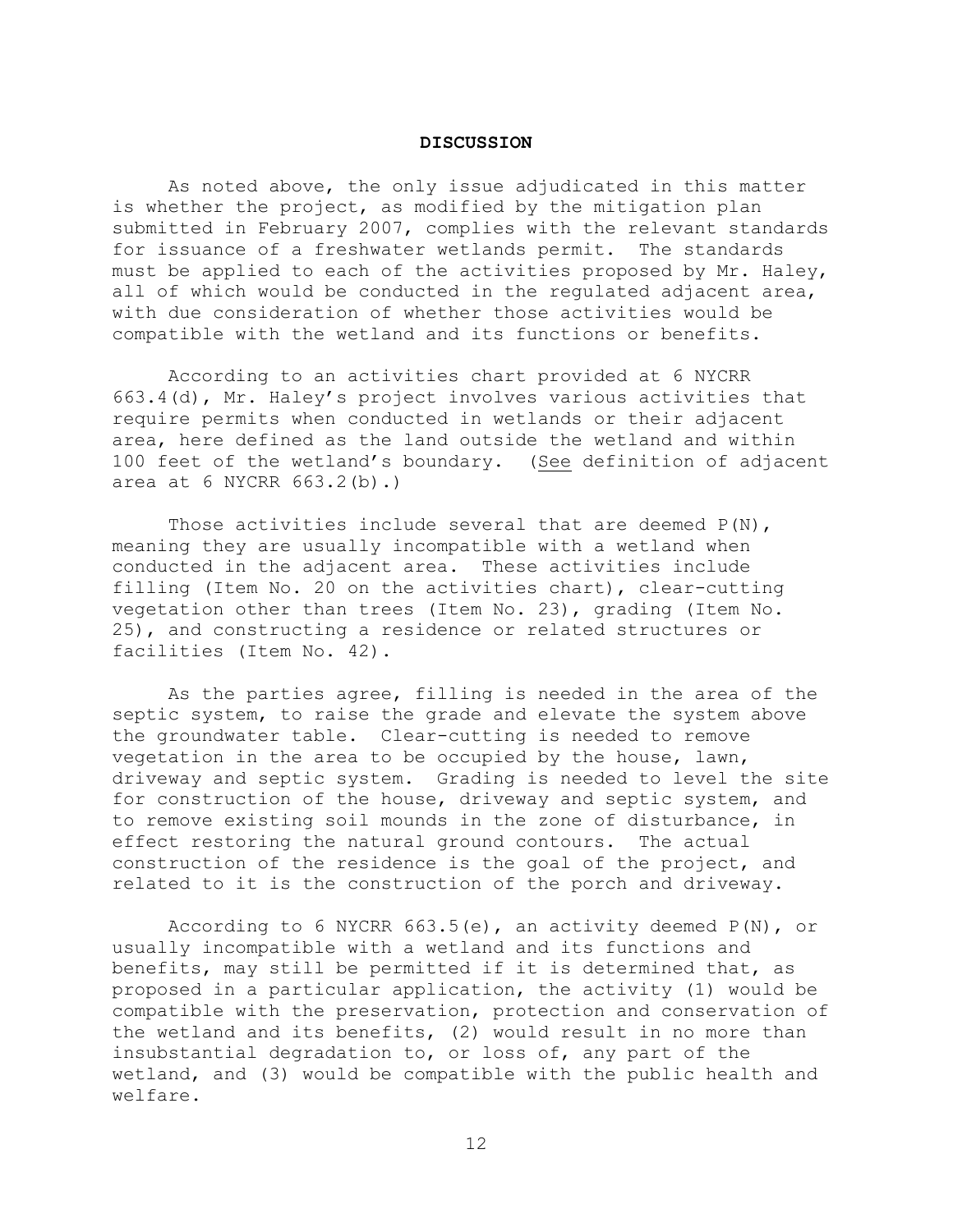Here, the clear-cutting of vegetation, coupled with the construction of the residence and driveway, would be particularly incompatible with the wetland and its benefits, as they would remove cover for wildlife and introduce regular human activity, and the noise associated with such activity, to the wetland's adjacent area, the combination of which is likely to inhibit deer, waterfowl and other species in their use of the wetlands not only at the project site, but at the undeveloped property immediately to the north.

As Mr. Marsh explained, the clearing of 15,000 square feet of adjacent area would reduce that area's buffering capacity, by limiting the uptake of pollutants and nutrients and making it more likely that they would enter the onsite wetland. It would also remove natural vegetation that provides the basic building block of the food web, including browse for herbivores and leaves for detritivores, which feed on organic waste.

Finally, construction of the driveway as close as six feet from the wetland creates some risk of oil and other pollutants running into the onsite pond, though this risk could be reduced by curbing to ensure the effectiveness of the planned French drains.

The filling associated with the septic system would provide an environmental benefit, by reducing the threat of groundwater contamination. The grading, by itself, would have no impact on the wetland.

Mr. Terchunian suggested that removing the soil mounds and planting the ground beneath them with sweet pepperbush, a native plant that provides food and shelter for wildlife, would provide an appreciable environmental benefit. However, Mr. Marsh explained that the mounds have already revegetated naturally, and present no risk of erosion, meaning that their presence is not harmful to wetland functions.

Because the clear-cutting and construction activities cannot be considered compatible with the wetland and its benefits, they may be permitted only if they meet the weighing standards applicable to Class II wetlands. Pursuant to 6 NYCRR 664.5, DEC divides wetlands into four ranked regulatory classes, depending upon the degree of benefits that they provide. Class I wetlands provide the most critical of the state's wetland benefits, and therefore receive the most protection under DEC's regulations, followed by Class II wetlands, and then wetlands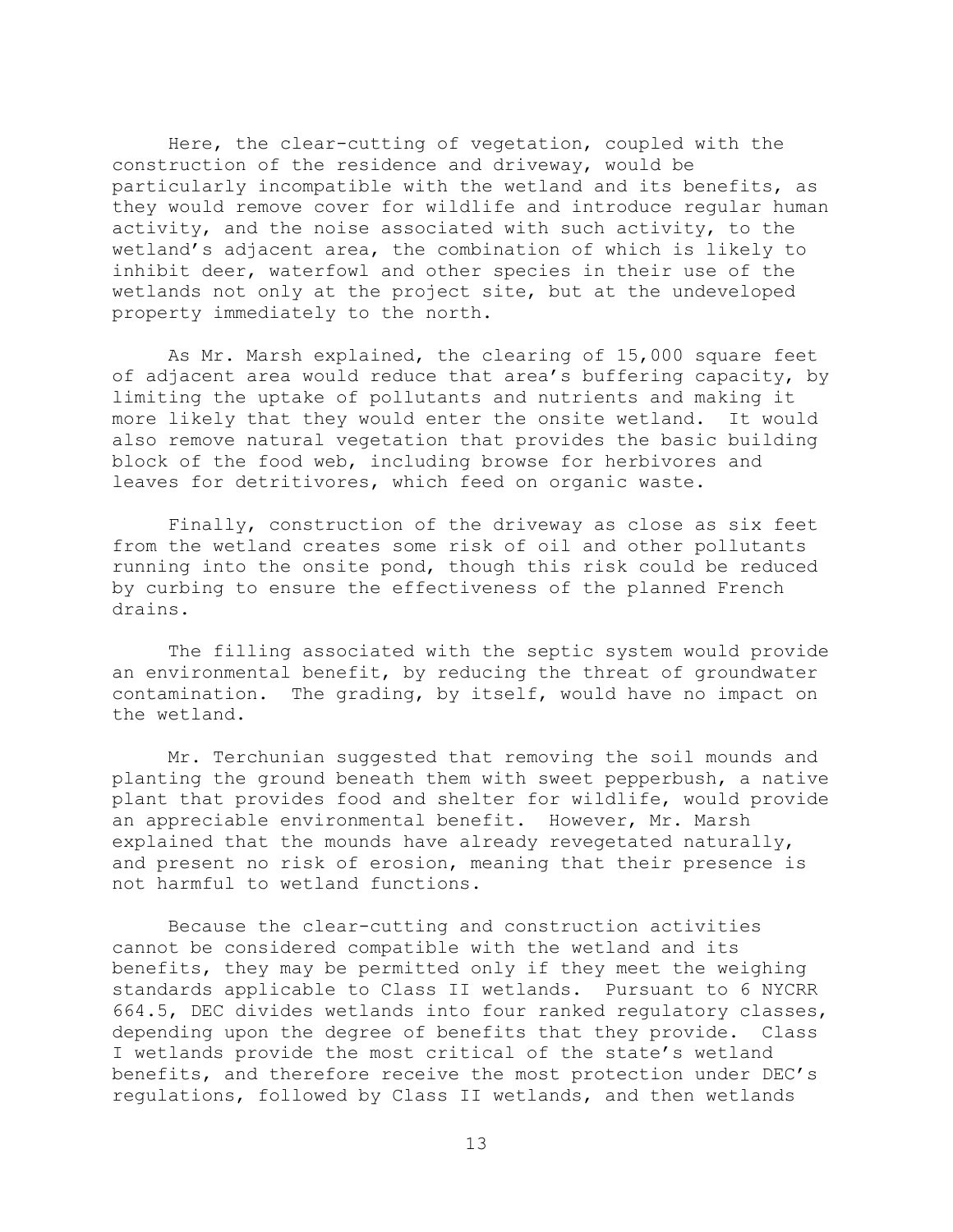delineated as Class III and IV. As Mr. Marsh explained, wetland "Q-10", the one on Mr. Haley's property, is deemed Class II because it has certain enumerated characteristics, any one of which would be sufficient to support the classification:

(1) It contains two or more of the wetland structural groups identified at 6 NYCRR 664.6(b)(1), attributable to the wetland's combination of deciduous swamp and open water [6 NYCRR 664.5(b)(2)];

(2) It is contiguous to tidal wetlands, in this case those at the end of Weesuck Creek [6 NYCRR 664.5(b)(3)]; and

(3) It is associated with permanent open water outside the wetland, in this case Shinnecock Bay [6 NYCRR 664.5(b)(4)].

The weighing standards applicable to Class II wetlands must also be applied to another activity associated with Mr. Haley's project, that being the introduction of sewage effluent to the adjacent area of the wetland. Such activity is considered P(X) - - or incompatible with a wetland and its functions and benefits - - pursuant to Item No. 38 of the activities chart, which covers, with certain exceptions for pesticide applications, "introducing or storing any substance, including any chemical, petrochemical, solid waste, nuclear waste, toxic material, sewage effluent or other pollutant."

As DEC Staff points out, this application of the chart is consistent with past DEC practice, where Item No. 38 has been used to determine whether the introduction of sewage effluent, such as through a proposed septic system, is compatible with a freshwater wetland and its functions and benefits. (See, for example, Matter of Alexander Joachim, Decision of the Commissioner, May 31, 2007, page 4, and Matter of Gino Antonini, Decision of the Commissioner, June 17, 2009, pages 1 and 2, other cases involving residences and associated septic systems, both proposed for the adjacent areas of freshwater wetlands.)

Mr. Haley contends that his septic system should be considered P(N) under Item No. 42 of the activities chart ("construction of a residence or related structures or facilities"), because the system is to support the house, and because it provides the only way to treat sanitary waste, there being no off-site treatment facility available at this location. A similar attempt to include a septic system under this item number was rejected in a recent permitting case, Matter of John O. Beyernheimer, where it was again confirmed that a proposed septic system in a freshwater wetland adjacent area should be categorized as P(X) under Item No. 38. (See ALJ's Hearing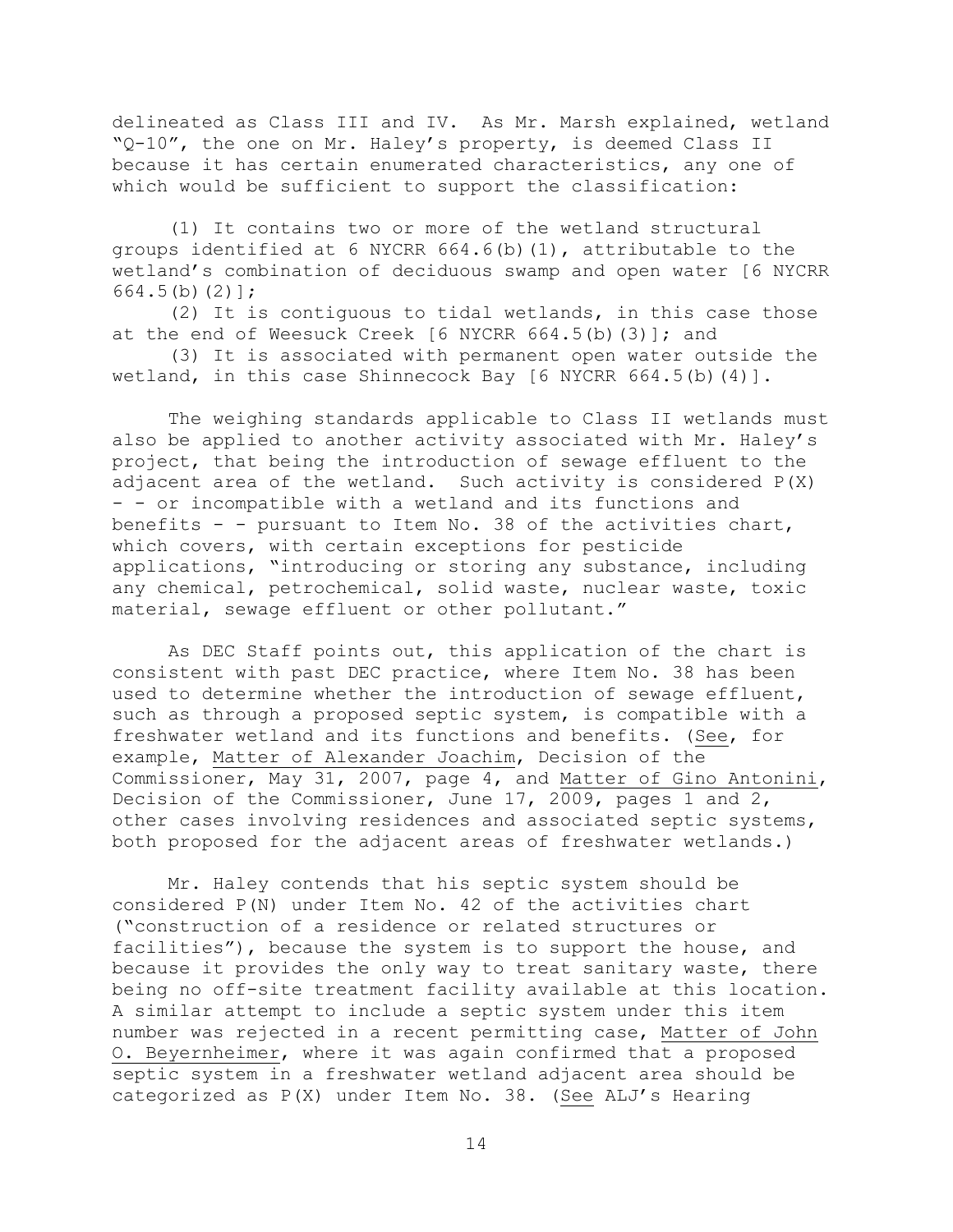Report, page 8, attached to the Interim Decision of the Assistant Commissioner, dated December 17, 2009.)

Mr. Haley argues that it would not be appropriate to consider the product of the septic system as "sewage effluent" because the effluent is treated by the system before its release. As Mr. Terchunian explained, the only material that leaves the septic tank is predigested, clarified liquid, which is then filtered through the leaching pools before it reaches the groundwater. However, as Mr. Marsh countered, what comes out of the bottom of a sanitary system is not drinking quality water; some but not all of the nutrients and suspended solids have been removed from the liquid, but it is still sewage effluent and it does constitute pollution.

As additional support for DEC Staff's position, one should note that "introducing sewage effluent" as a regulated activity under Item No. 38, falls under the heading of "Pollution and Pesticides," from which follows a discussion noting that "[i]ntroduction of sewage effluent . . . may contaminate ground and surface water with undesirable . . nutrients or organisms," which is precisely Staff's concern. On the other hand, "constructing a residence or related structures or facilities," as an activity under Item No. 42, falls under the heading of "Buildings," from which follows a discussion specifically addressing impacts from the construction of "buildings, accessory roads and parking areas," with no mention of septic systems or impacts of their operation. Finally, pursuant to 6 NYCRR 663.2(z), the term "regulated activity" includes in its definition "any form of pollution, including but not limited to installing a septic tank, running a sewer outfall, discharging sewage treatment effluent or other liquefied wastes into or so as to drain into a wetland." This too suggests that No. 38, which falls under a "pollution" heading, is the appropriate item, not No. 42.

At the hearing and in his closing brief, Mr. Haley cites an ALJ's issues ruling in a tidal wetlands case, Matter of Joseph and Margaret Kelly, to support the view that construction of the septic system should be viewed as a component of the overall project, which is construction of a house, and not independently, as a separate item. (The ALJ's issues ruling, dated July 20, 2006, was received as Exhibit No. 18, and given official notice.) In the Kelly matter, the ALJ ruled that the installation of a sanitary system in the adjacent area of a tidal wetland would be considered as a single regulated use (use No. 45 in the classification chart at 6 NYCRR 661.5(b)), rather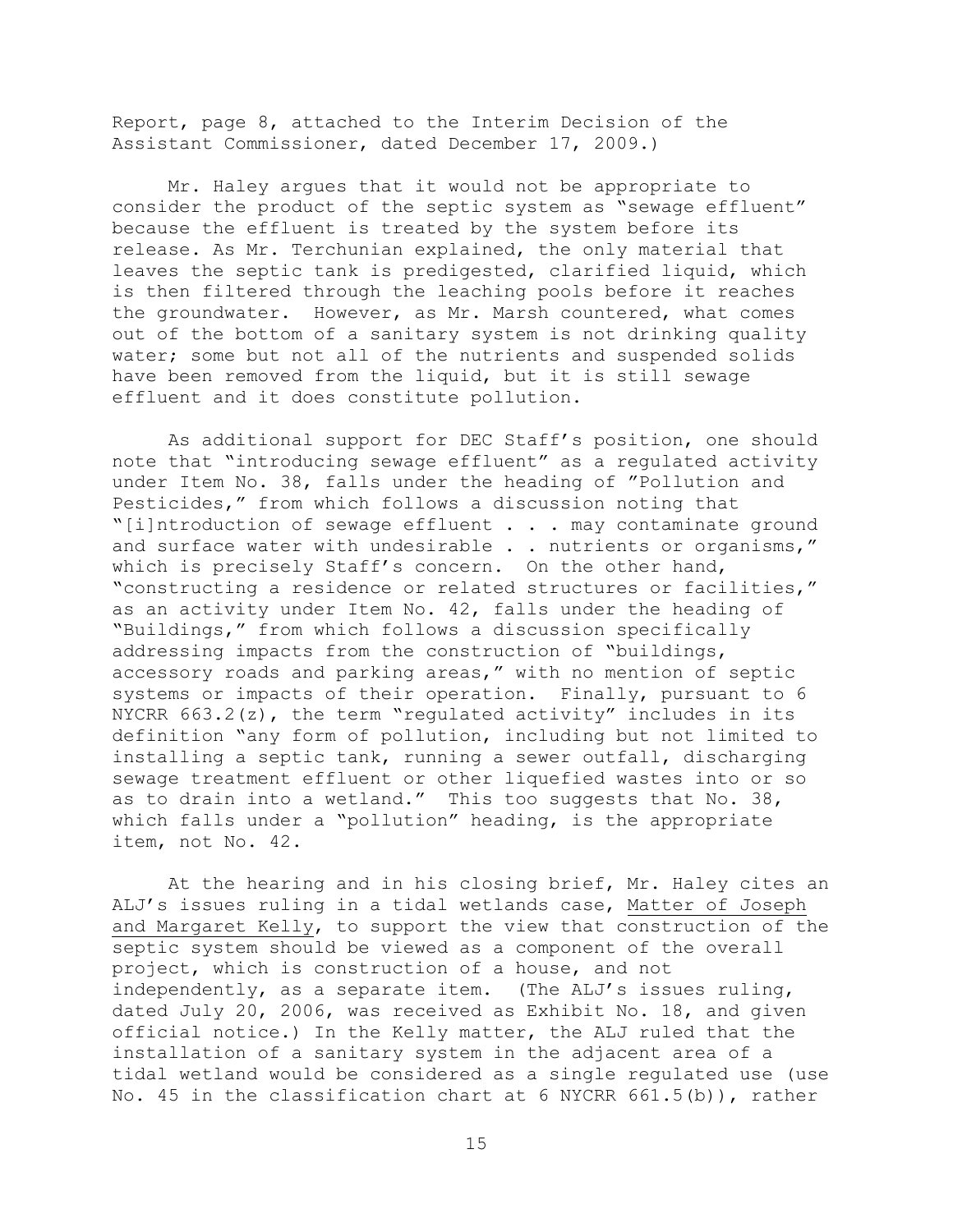than, as Staff proposed, a set of uses that would include excavating, installing a retaining wall and other sanitary system components, and backfilling. While acknowledging that the Kelly case did not involve the freshwater wetland regulations, Mr. Haley argues that, in a similar fashion, his septic system should be deemed subsumed within the construction of his house, as a necessary project component rather than a separate activity.

I disagree, noting that while a septic system is required for this site, it would not be for another location that is sewered, as Staff pointed out at the hearing. For that reason, construction of a septic system is not "related" to construction of a house in all instances. Also, more importantly, there is a separate activity item under the freshwater wetland regulations addressing the introduction of sewage effluent to a wetland or its regulated adjacent area. In the adjacent area of a freshwater wetland, construction of a residence or related structure or facility is deemed  $P(N)$ , meaning it is usually incompatible with a wetland and its functions or benefits, although in some cases the proposed action may be insignificant enough to be compatible. However, introducing sewage effluent in the adjacent area of a freshwater wetland is deemed  $P(X)$ , meaning that, in all instances, it is deemed incompatible with a wetland and its functions and benefits. As a  $P(X)$  activity, introducing sewage effluent in the adjacent area of a freshwater wetland can be permitted only under the weighing standards at 6 NYCRR 663.5(e)(2).

The weighing standards at 6 NYCRR 663.5(e)(2) apply to the introduction of sewage effluent in the adjacent area of the freshwater wetland, as this is identified as P(X) in the activities chart at 6 NYCRR 663.4(d). They also apply to the clear-cutting of vegetation and the construction of the residence and driveway, also in the adjacent area, as these activities, identified in the chart as  $P(N)$ , cannot be considered compatible with preservation, protection and conservation of the wetland and its benefits, as discussed above.

Because "Q-10" is a Class II wetland, a permit may be issued for each of these activities only if it is determined that such activity is compatible with the public health and welfare, and the only practicable alternative that could accomplish the applicant's objectives, with no practicable alternative on a site that is not a freshwater wetland or adjacent area. Also, the proposed activity must minimize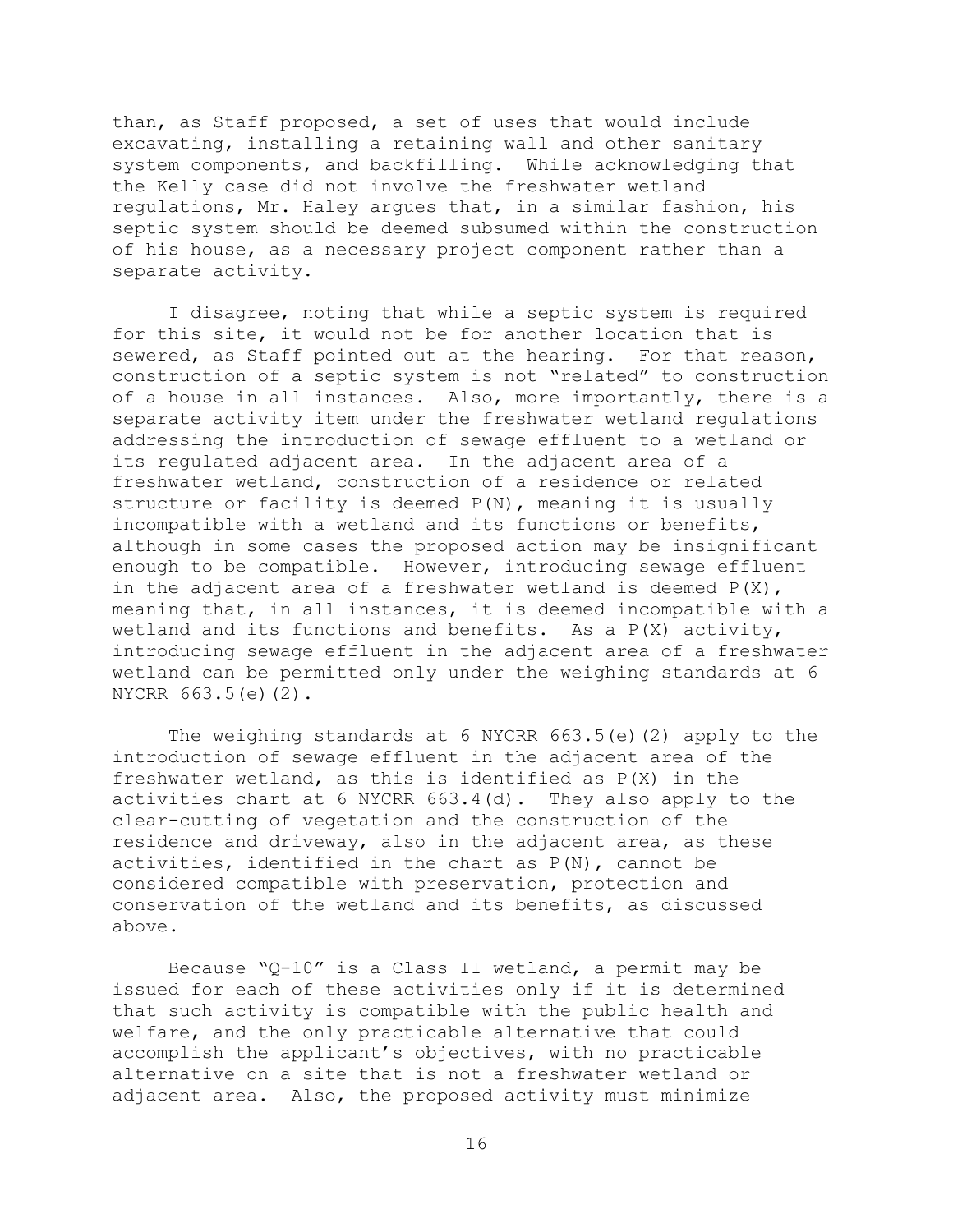degradation to, or loss of, any part of the wetland or its adjacent area, and must minimize any adverse impacts on the functions and benefits that the wetland provides. Finally, the proposed activity must satisfy a pressing economic or social need that clearly outweighs the loss of or detriment to the wetland benefits, on the understanding that Class II wetlands provide important wetland benefits, the loss of which is acceptable only in very limited circumstances. (See 6 NYCRR  $663.5(e)$  (2), application of weighing standards to activities affecting Class II wetlands.)

According to DEC Staff, Mr. Haley has not demonstrated a pressing economic or social need to build a house in the wetland adjacent area of his property. I agree, and on that basis alone the necessary permit can be denied. At the hearing, Mr. Haley did not even allege any need for his project, only a desire to live at property that he was gifted by a relative, and which he has been familiar with all his life. Because he did not pay for the property, building a house there is not necessary to get a return on any investment that he made in it. In fact, he already lives close to the property, and, to the extent he wants to access it, he can do so given his right-of-way along Magnus Lane, a private road. The house is not intended to have any public use, benefit, or purpose; constructing it would be of benefit only to Mr. Haley, as Mr. Marsh pointed out at the hearing.

As defined at 6 NYCRR  $663.5(f)(5)(ii)$ , a "pressing" economic or social need suggests that for the need to outweigh the loss of or detriment to a benefit of a Class II wetland, it must be "urgent and intense, though it does not have to be necessary or unavoidable." Asked to identify a project that would satisfy a pressing economic or social need, Mr. Marsh gave the examples of a school, hospital or firehouse that had to expand, and could do so only in a wetland's adjacent area, there being no other feasible alternative. He also gave the example of a school expanding its ball field, where to do so requires use of a wetland adjacent area, and the only alternative is to put in a new field elsewhere, at a site whose purchase would be an undue financial hardship for the community.

Mr. Marsh acknowledged that individuals, as well as the general public, may have pressing economic or social needs to perform regulated activities in a freshwater wetland or its adjacent area, and a discussion of such needs is posted on DEC's website. According to the posting (a copy of which was received as Exhibit No. 12), an applicant's needs may include "reasonable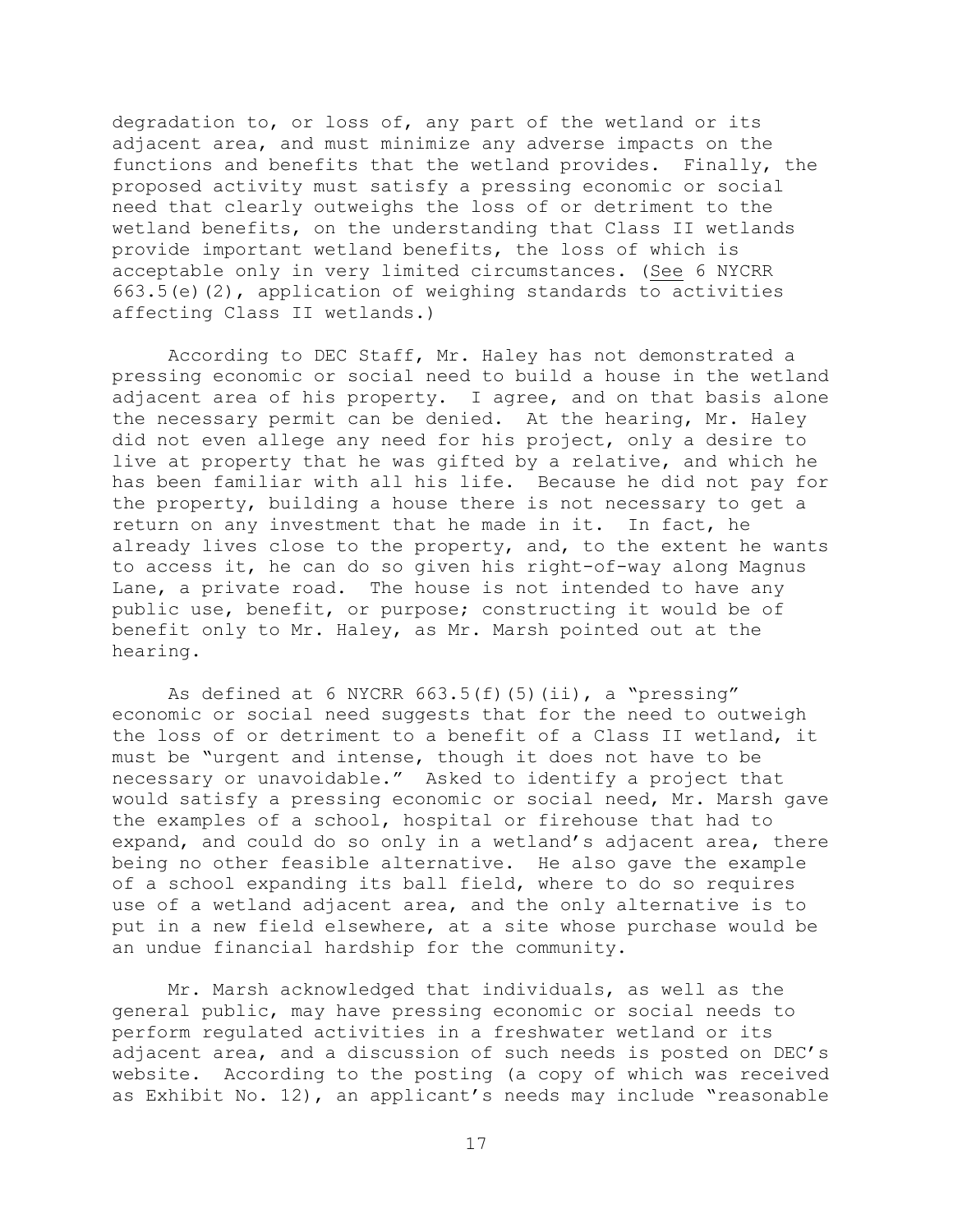access to and use of property, a safe and healthy place to live, [and] the ability to repair property damage." It is reasonable that a landowner would want to build a house on property that is zoned for residential use. However, as the posting also indicates, the applicant's needs must be weighed against the public burdens associated with his activities (such as the need for additional services, which DEC Staff did not put in issue), as well as the level of net losses or impacts to the wetland. The posting indicates that, in general, the more important the wetland functions, values, and benefits and the greater the potential loss or reduction of these attributes, the greater the amount of economic and social need that the applicant must demonstrate and document to prevail in obtaining a permit.

I find that, whatever need Mr. Haley has to build a house, it is outweighed by the impacts the project would have on the "Q-10" Class II wetland. As discussed above, the wetland's value as wildlife habitat would be particularly diminished by construction of the house coupled with associated clear-cutting of vegetation, which would eliminate food and cover in the adjacent area, and bring a human presence close to a wetland that, in its present state, is relatively sheltered from development in the surrounding neighborhood. Despite the relocation of the house as part of the 2007 mitigation plan, its southwest corner is still only 45 feet from the flagged wetland boundary.

The project also involves construction of a sanitary system as close as 51 feet from the wetland boundary, resulting in the introduction of sewage effluent to the adjacent area, a P(X) activity that is not compatible with the public health and welfare. As Mr. Marsh explained, pathogens have been found to travel more than 100 feet in soils, especially the coarse sandy soils of Long Island, and the potential exists for pathogens and viruses to reach the wooded wetland and, through that conduit, the surface water of the dug pond on the project site, the other open water areas just north of Montauk Highway, and the tidal waters south of the highway. In addition, said Mr. Marsh, sanitary systems also discharge other pollutants such as grease, drain cleaner and bleach that are not treated before release, and can likewise reach wetlands and surface water bodies, degrading opportunities for fishing and shellfishing and putting people's health at risk.

Mr. Marsh acknowledged that by putting the bottoms of the leaching rings three feet above groundwater instead of the required minimum of two feet, Mr. Haley's septic system would be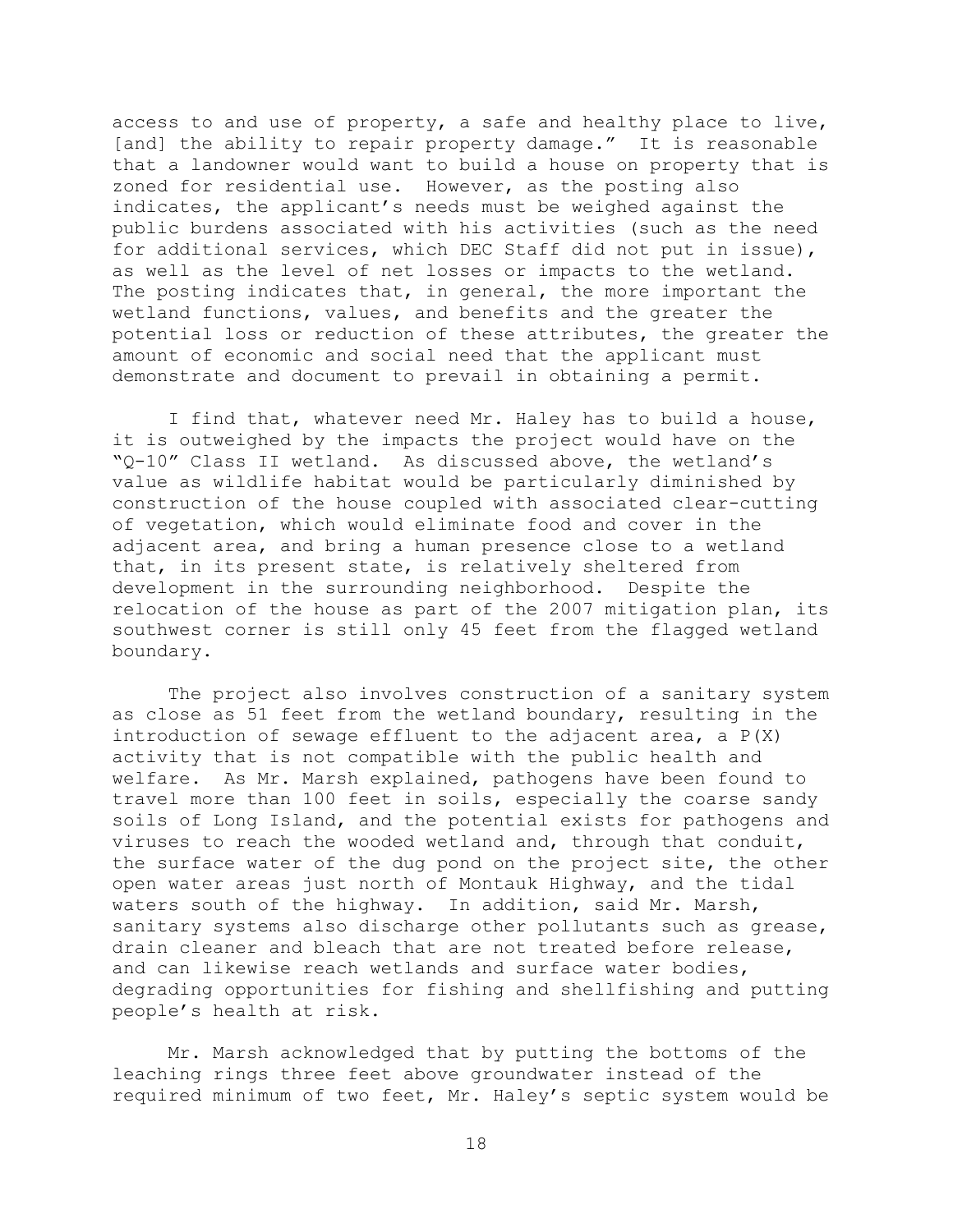more protective of the environment, but he added that it made little difference when considering the filtering qualities of the coarse sand found at the site. As Mr. Terchunian pointed out, the septic system is in the northwest corner of Mr. Haley's property, more than 100 feet from the flagged wetland boundary generally east of the system, and more than 150 feet from the dug pond along the property's eastern border. However, as Mr. Marsh countered, the focus must remain on the portion of the boundary that is closest to the system, because the wetland is a conduit to the pond and the other surface waters downstream. Here, that is the boundary generally south of the system, which is of special concern because groundwater flows generally from north to south across the property. Mr. Marsh added that in his nine years working at DEC's Region 1 office, he had never seen a permit issued for a new sanitary system within 50 feet of a freshwater wetland.

Mr. Terchunian testified that septic systems similar to Mr. Haley's have been approved by the Suffolk County Health Department, and that where such approvals have been granted, preservation of the public health is presumed. However, compatibility with the public health is also a factor in DEC's permitting of activities, such as the introduction of sewage effluent, which are regulated under Part 663.

Mr. Marsh said that, working within the property boundaries, there is no place to build a house that would not be in the wetland or regulated adjacent area. He added, however, that there are other, non-wetland sites in the Quogue area that are potentially buildable. Among practicable onsite alternatives, Mr. Marsh said there was the potential for the house to be downsized further, which could further reduce the amount of clearing and grading, though not by much. Mr. Marsh also raised the potential of exploring some unspecified "alternative-style" sanitary system, but he could not say whether such a system would be able to secure other approvals.

Overall, I find that a house such as the one now proposed is the only practicable alternative that could accomplish Mr. Haley's objective of living at his property on Magnus Lane. As noted above, the mitigation plan involves relocating the house five feet to the west and five feet to the north, and reducing its footprint to 1,248 feet, which is modest, particularly for the neighborhood. The house and septic system have been located where they would pose the least risk to the wetland and its functions, given the physical limitations of the project site.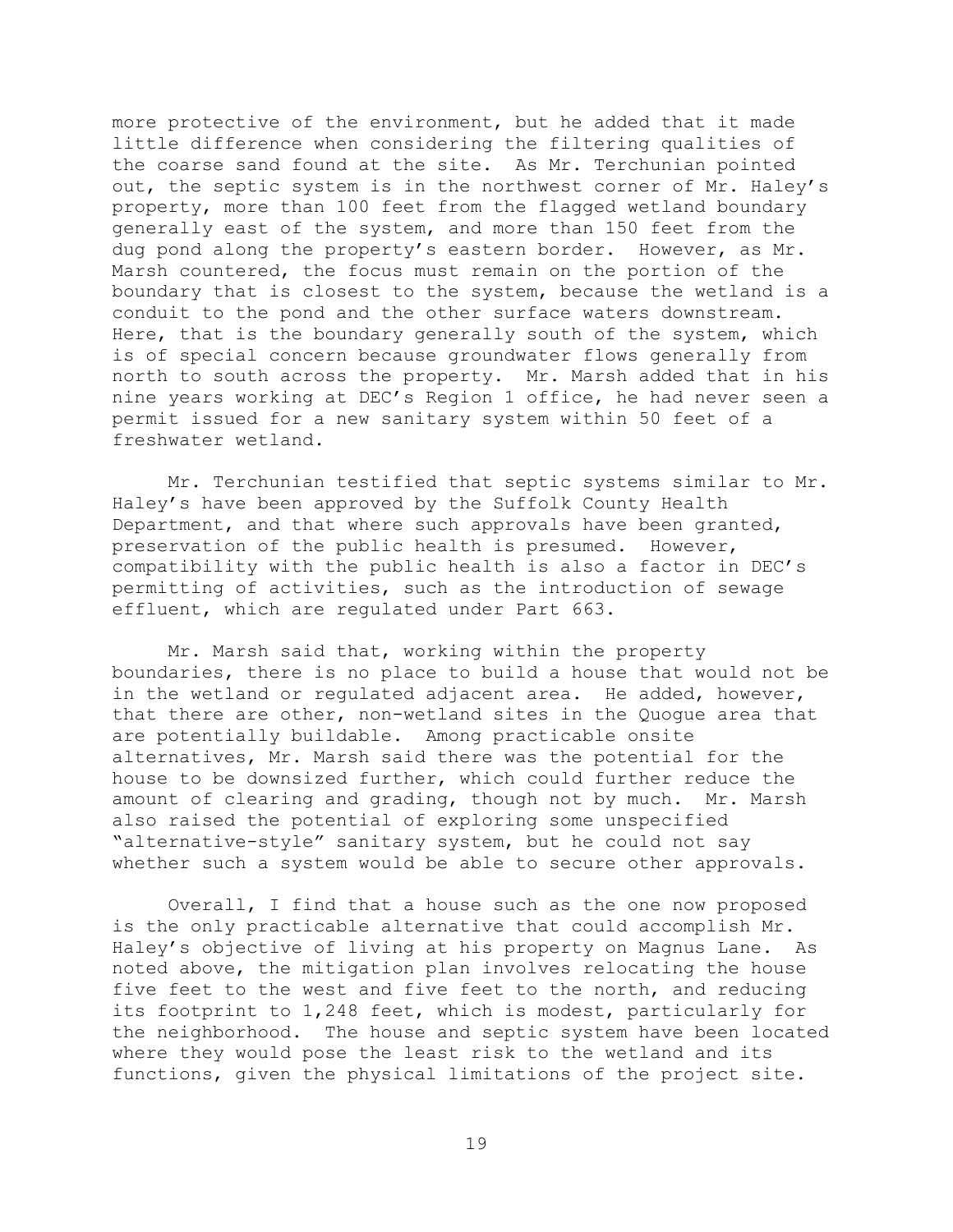As Mr. Marsh testified, there is always the alternative of building elsewhere, but it is not clear whether this is practicable for Mr. Haley, who would have to acquire another property in order to build on it. For that reason, I make no findings whether Mr. Haley has a practicable alternative on a site that is not freshwater wetland or adjacent area.

In terms of the remaining weighing standard, I find that, with the additional mitigation outlined in the 2007 plan and in Mr. Terchunian's testimony, the overall project minimizes degradation to, and loss of, the wetland and its adjacent area, and minimizes the adverse impacts the project would have on the functions and benefits that the wetland provides.

While the project entails development in the adjacent area, it has been designed to limit as much as reasonably possible the area of clearing, grading and ground disturbance, and to leave some undisturbed buffer between the house and the wetland, particularly the dug pond. Lawn area would be limited to within 10 feet of the house, and landscaping would be done with native vegetation that does not require fertilization. Standard measures, such as the use of hay bales and silt fencing, have been incorporated to prevent runoff during construction, and dry wells and French drains are proposed to capture runoff from the completed house and driveway. Its south side as close as six feet from the dug pond, the driveway is the project component presenting the greatest risk for contaminants entering directly into the open water of the pond. However, this risk would be diminished by making the driveway surface pervious, and by incorporating French drains with curbing, as discussed above.

To compensate for impacts that cannot be mitigated adequately through on-site measures, Mr. Haley is willing to restore and revegetate portions of the Town-owned parcel to his north, and to donate money to a Town fund for the preservation and cleanup of other wetlands in the Weesuck Creek watershed. While laudable, there is no indication that the Town is interested in pursuing these proposals. The Town did not appear at or participate in the hearing on this application. However, the hearing referral includes correspondence of November 12, 2004, from the East Quogue Citizens Advisory Committee to DEC and the Town's conservation board. Elizabeth Harderer, committee chairperson, proposed that Mr. Haley's property be acquired by the Town and protected against development in the same manner as the property to its north, both to prevent the drainage of sewage into Weesuck Creek and Shinnecock Bay and to preserve so-called "endangered" plant and animal species. (DEC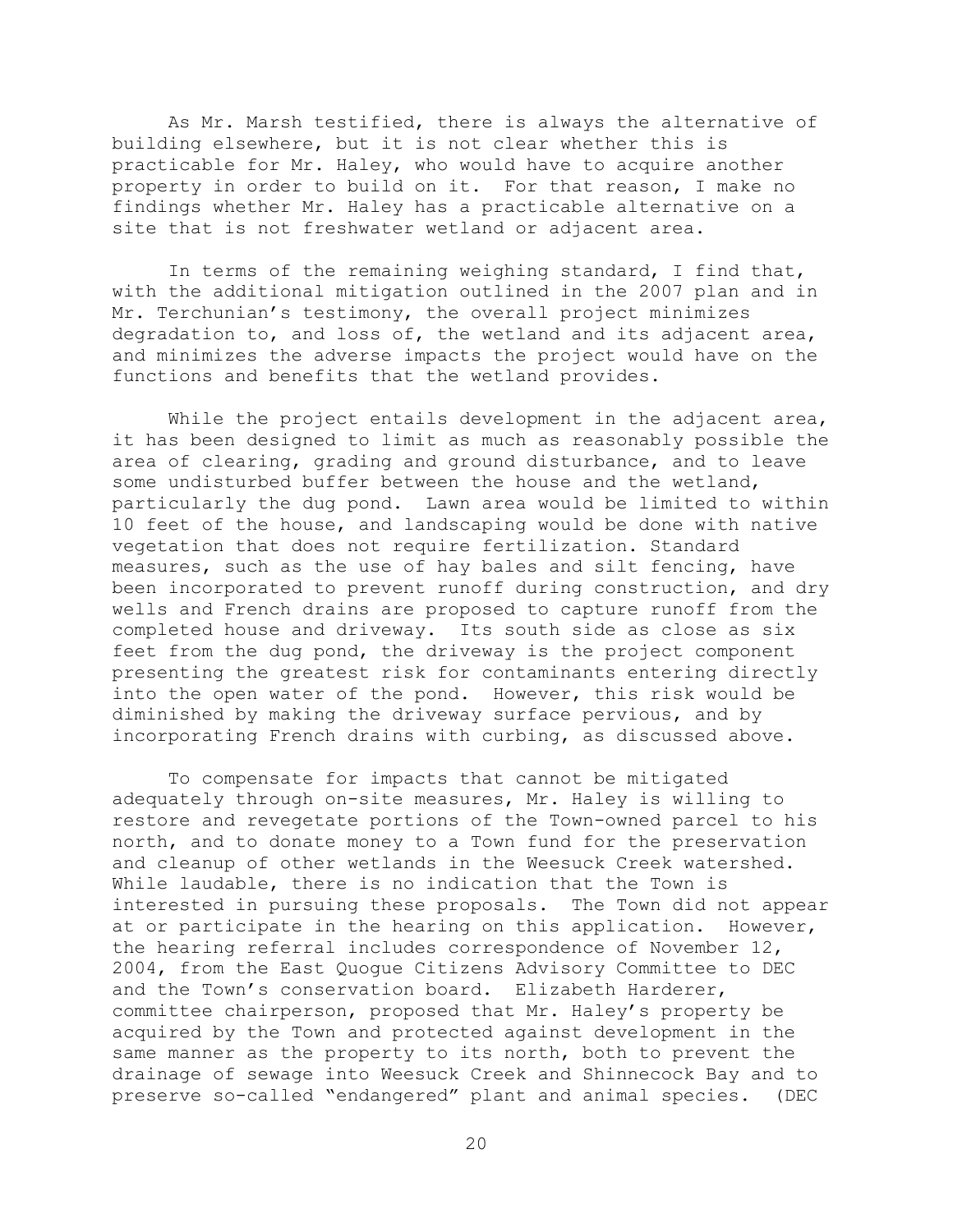Staff did not identify any endangered species that use or inhabit the site.)

In its permit denial letter (Exhibit No. 8), DEC Staff said that allowing this project "would be setting a precedent for future encroachment and cumulative impacts" to the regulated wetland. At the hearing, Mr. Marsh elaborated on these points, citing a statement in the activities chart [at 6 NYCRR 663.4(d)] that constructing buildings "can have several effects on wetlands, not the least of which is the increased pressure to continue development beyond the initial construction."

According to Mr. Marsh, "Once the house is built and finished, there is the potential for increased development on site with additions to the house, pools, additional decking, wanting additional yard space. Even if Mr. Haley agreed to leave the house as is, future homeowners may want additional work done on site. So once this project is allowed, there's the precedent to continue additional development on site." (Transcript, pages 329 and 330.)

In addition, he said, "There's also the precedent set for allowing similar projects on other undeveloped lots in the area. Once we allow a house 45 feet from the wetland and the sanitary system, 50 feet from the wetland and a neighbor comes in for a similar project . . . there's certainly more pressure on the department to continue allowing additional development off site." (Transcript, pages 331 and 332.)

While I appreciate these concerns, I consider them overstated, and they do not factor into my permitting decision. Any onsite development beyond that permitted as part of this project would require a separate permit application, and could be addressed in that context. In terms of offsite development, any such development on nearby properties seems unlikely. As noted in Mr. Haley's closing brief, the proposed project is located in a residential neighborhood that is almost completely built out (as shown in the aerial view received as Exhibit No. 5). The vacant properties adjacent to the site on the north and west are owned by the Town and expected to remain undeveloped in perpetuity. The undeveloped property immediately to the south, also along the creek, is privately-owned, but has no ready access, and the property south of that, which borders on Montauk Highway, is almost entirely open water, and would be difficult, if not impossible, to develop, as Mr. Marsh acknowledged.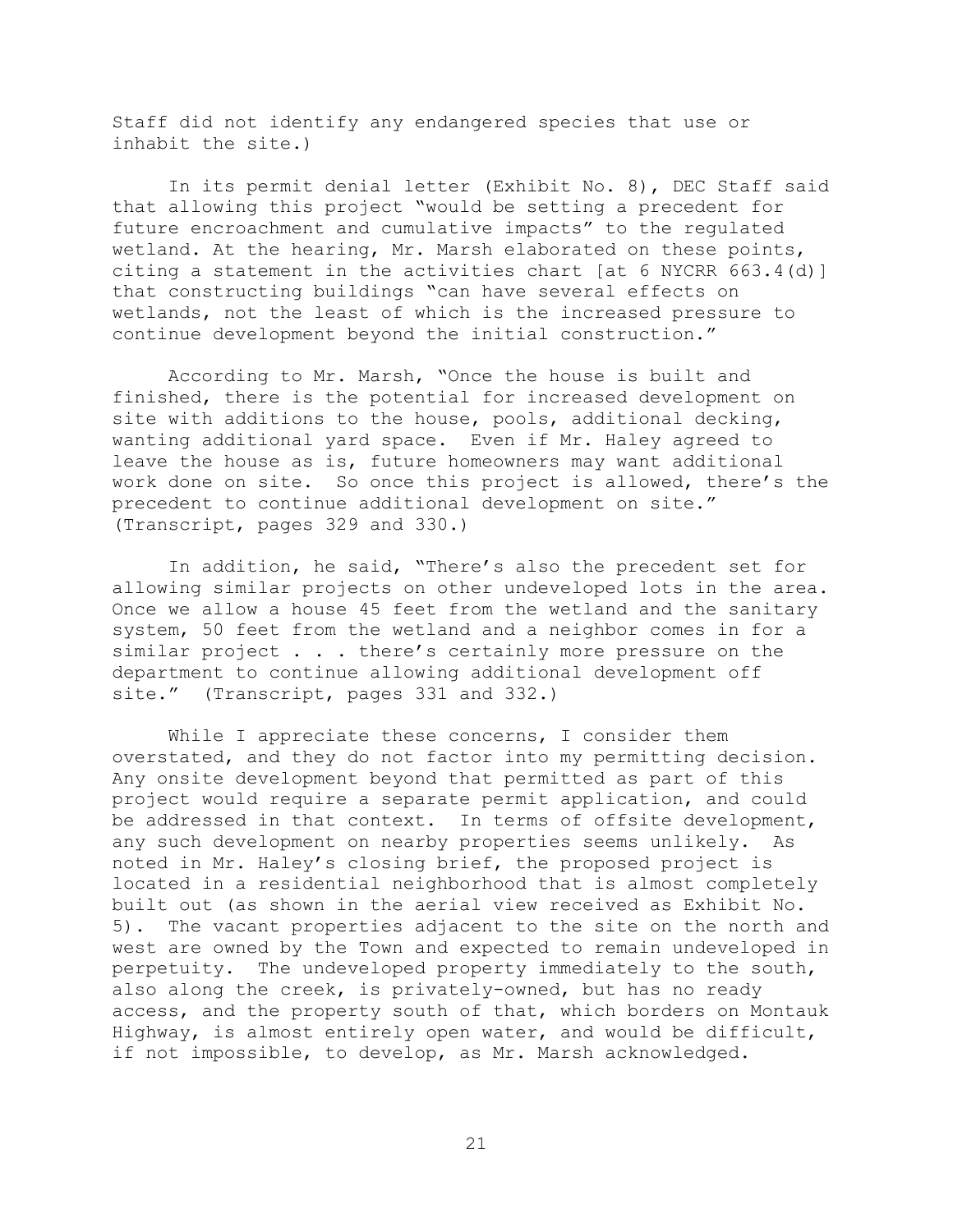According to Mr. Marsh, a western branch of the "Q-10" wetland comes up from Montauk Highway through the Town's property west of the Haley parcel before reaching some lots off Carters Road, as shown on Exhibit No. 5. Not having flagged the wetlands there, Mr. Marsh said he did not know whether these lots have enough upland to build on, but suggested that any development would likely require a wetland permit.

A decision to approve this application could arguably set a precedent for development not only of the affected wetland, but other wetlands around the state. On the other hand, should other, similar applications be made, they would have to be reviewed on their own merits, and issuance of a permit in one matter would not dictate the same result elsewhere, as each project is unique, as is the setting for which it is proposed. (See Matter of Palmeri, page 34 of my hearing report, attached to the Decision of the Acting Executive Deputy Commissioner, dated March 26, 2007.)

At the hearing Mr. Haley offered two permits that DEC had issued for development of the property immediately to the north of his parcel. Prior to the Town's acquisition of that property, DEC twice issued permits for a house, pervious driveway and septic system: first, to John Moran, on April 20, 1993 (see Exhibit No. 13-A, the permit itself, and Exhibit No. 13-B, the survey map associated with that permit), and second, to Robert H. Glinski, Jr., on September 8, 2000 (see Exhibit No. 14, the permit and associated survey map, marked together). The permits were offered to establish a precedent for issuance of a permit to Mr. Haley, it being noted that the Town's and Mr. Haley's properties have a similar layout (with a dug pond on the eastern portion and a regulated adjacent area in the western portion), and that the projects approved under the prior permits were very similar to what Mr. Haley proposes now.

DEC Staff objected to admission of the permits, noting discrepancies between Mr. Haley's project and the ones approved previously on the neighboring property. In fact, the houses that were approved for the neighboring property appear to be closer to the delineated wetland boundary than the house proposed by Mr. Haley, though their septic systems have a greater setback, at least measured from the wetland's closest point. Mr. Haley argued that these discrepancies go to the weight to be given the other permits. However, I ruled that the permits were irrelevant to the issues before me, which were to be determined by weighing Mr. Haley's project against the standards for permit issuance.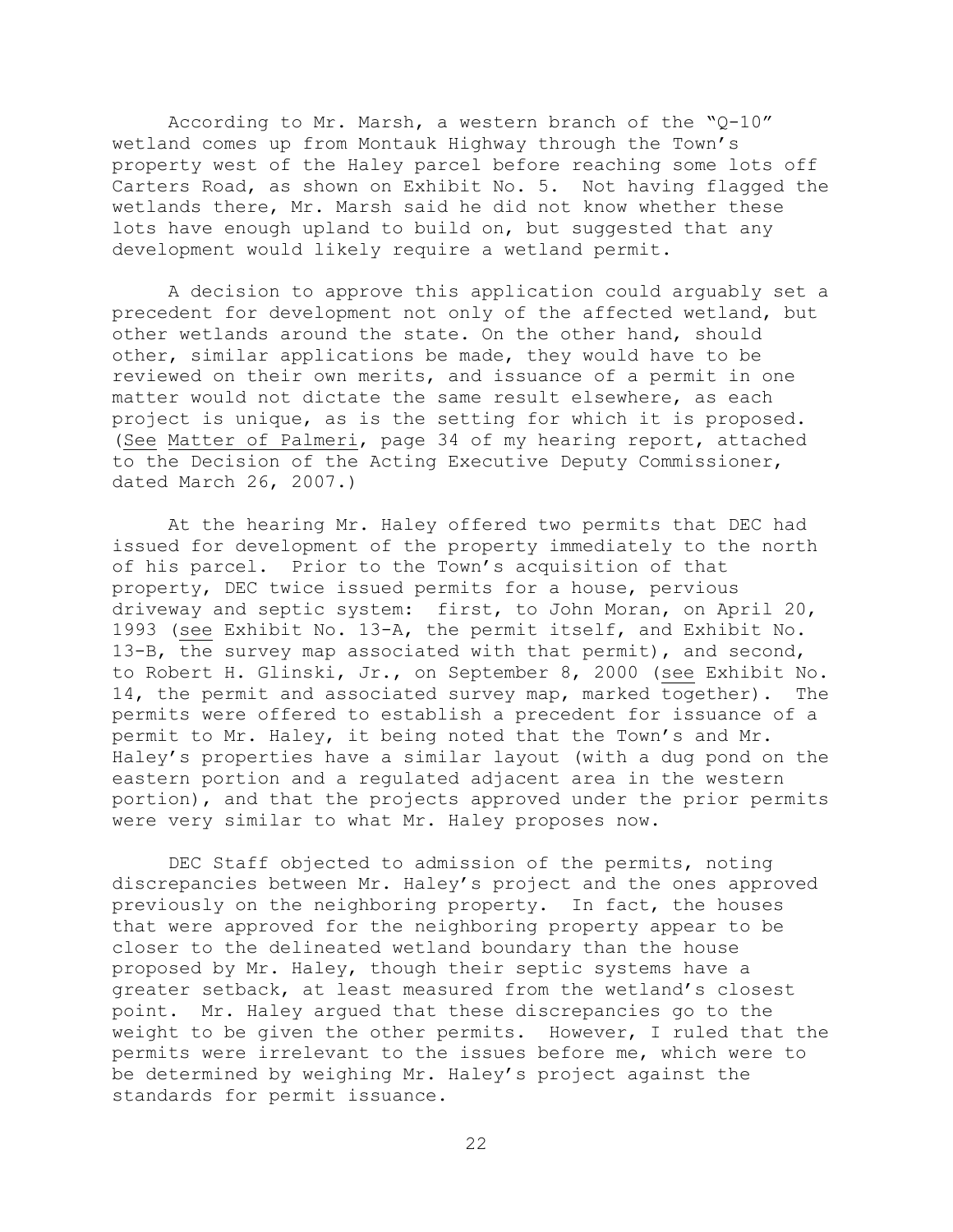It should be noted that the permits offered by Mr. Haley were issued in 1993 and 2000, before staff counsel and its witness, Mr. Marsh, joined DEC, though no question was raised about the permits' authenticity, as they were secured from DEC files pursuant to a Freedom of Information Law request by Mr. Terchunian. Because the permits were not issued pursuant to a hearing process, there is no written rationale for their issuance, though it may be presumed that they were granted because the projects were deemed to meet the freshwater wetland permitting standards.

In excluding the permits from the record, I noted that decision making is influenced by a number of factors that change from site to site, and from project to project. I said that I would not get into a comparison of Mr. Haley's project with others approved in the past, noting too, that if such a comparison were to be made, it would require further development of the record, particularly about the circumstances presented in the other applications.

While not received for the purpose proposed by Mr. Haley, the permits for development of the Town's property were marked for identification, and the parties were afforded an opportunity through their closing briefs to reargue their positions to the Commissioner, which they have done. As the briefs contain no new arguments, I find no basis to reconsider my prior ruling.

In his closing brief, Mr. Haley argues that if he is denied a permit for a single-family residence, he will have no viable use for his property, given the development restrictions imposed by Town zoning. This report draws no conclusions on that point, as it is concerned solely with the application's compliance with the freshwater wetland permitting standards.

#### **CONCLUSION**

Even with the additional mitigation offered in the February 2007 mitigation plan and subsequently at the adjudicatory hearing, Mr. Haley's project does not meet the standards at 6 NYCRR 663.5 for issuance of a freshwater wetlands permit.

#### **RECOMMENDATION**

The application for a freshwater wetlands permit should be denied.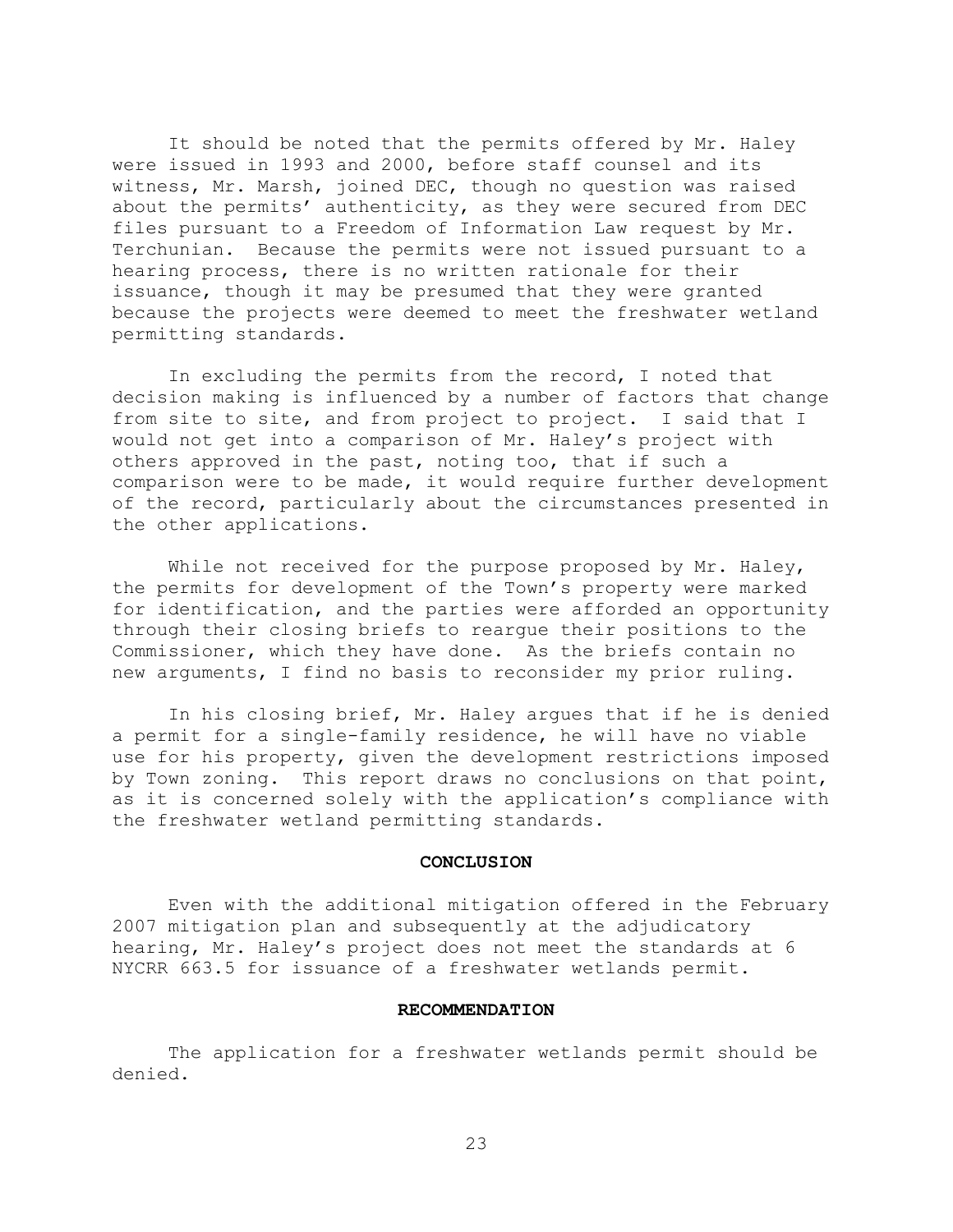#### **EXHIBIT LIST**

WILLIAM HALEY FRESHWATER WETLANDS PERMIT HEARING Application No. 1-4736-06627/00001

- 1. Notice of Complete Application and Public Hearing (5/1/08)
- 2. Issues Ruling of Administrative Law Judge ("ALJ") Kevin Casutto, Matter of Haley (9/18/08)
- 3. Interim Decision of the Commissioner, Matter of Haley (6/22/09)
- 4. Resume of Aram Terchunian, Applicant's consultant (9/21/09)
- 5. Aerial view of project site and vicinity, prepared by Aram Terchunian from Southampton Town Geographic Information System (9/29/09)
- 6-A. Haley permit application (as submitted 9/7/04), with attached Environmental Assessment Form, area map showing site location, and property photographs
- 6-B. Survey map submitted with application
- 7. Survey map, with DEC wetland boundary highlighted in red ink
- 8. DEC Staff Notice of Permit Denial (2/3/06)
- 9. Applicant's proposed mitigation plan (2/9/07), including revised site plan (1/18/07)
- 10. DEC Staff response to proposed mitigation plan (11/28/07)
- 11. Itemization of freshwater wetland functions and/or benefits, as printed from DEC's website (9/28/09)
- 12. Standards for issuance of freshwater wetland permits, as printed from DEC's website (9/28/09)
- 13-A.DEC permit (No. 1-4736-01022/00001-0) issued to John Moran for construction of a single family dwelling at property adjacent to Haley lot (4/20/93)
- 13-B.Survey map associated with Moran permit
- 14. DEC permit (No. 1-4736-04875/00001) issued to Robert H. Glinski, Jr. for construction of a single family dwelling at property adjacent to Haley lot (9/8/00), including survey map associated with permit
- 15. Resume of Robert Marsh, DEC's Region 1 Manager of the Bureau of Habitat
- 16. Map 31 of 39 of DEC's Freshwater Wetlands Maps for Suffolk County
- 17. Aerial view of project site and vicinity, prepared by DEC Staff to display Suffolk County tax map lines and freshwater wetland boundaries
- 18. Issues Ruling of ALJ Daniel O'Connell, Matter of Kelly (7/20/06)